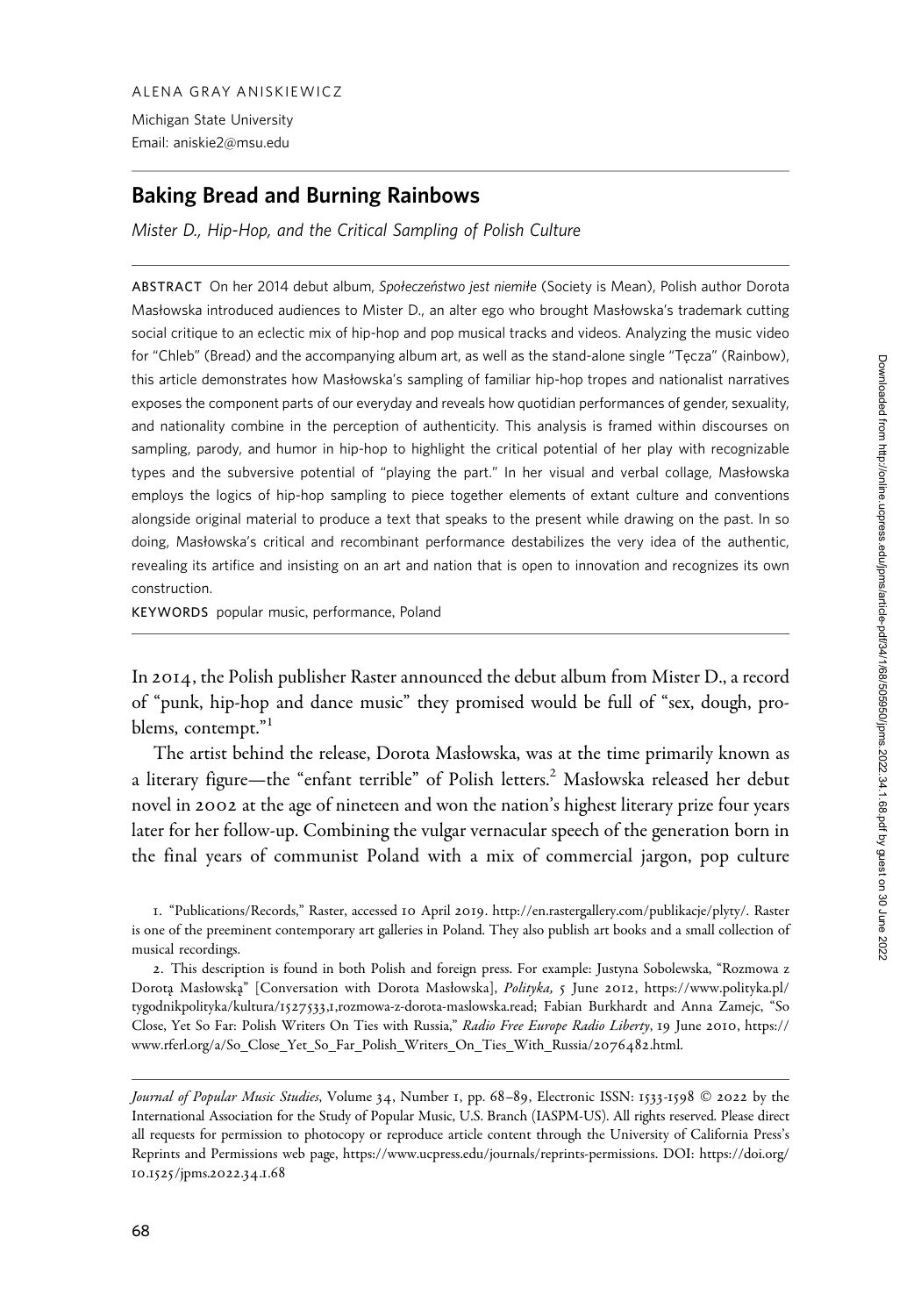references, and nationalist rhetoric, the novels were praised for their inventive prose and sharp social critique, while also raising concerns from some critics about their vulgarity and grotesque reflection of contemporary Poland.<sup>3</sup> In the years that followed, Masłowska produced a dazzlingly diverse body of work ranging from plays, through anti-racist children's poems and critical essays, to illustrated "hip-hop novels" that echo freestyled verse and introduce readers to "MC Dorota"—a fictionalized version of the author performing as a "hip-hop cat."<sup>4</sup> Though her commitment to social critique, keen ear for vernacular speech, and experimentation with lyrical forms resonate with the project of many rappers, Masłowska as hip-hopper initially only appeared on the pages of her novels. With the release of her album Społeczeństwo jest niemiłe (Society is Mean) and the creation of "Mister D.," Masłowska brought her hip-hop persona to life.

Like the literary works in Masłowska's oeuvre, her work as Mister D. on Society is Mean offers a critical perspective on contemporary Poland with tracks addressing politics ("Prezydent" [President]), consumerism ("Hajs" [Cash]), celebrity ("Kinga"), and the church ("Zapach Boga" [The Smell of God]). Both the album and its breakout single "Chleb" (Bread) present vivid—and often chaotic—collections of recognizable symbols and narratives drawn both from Polish traditions and contemporary culture. Analyzing the music video for "Bread" and the accompanying album art, as well as the stand-alone single "Tecza" (Rainbow), this article reads Masłowska's parodic performance of both Polish and hip-hop conventions as a critique of the power commercial, national, and religious symbols hold in shaping an understanding of the everyday.<sup>5</sup> Authenticity—be it national or genre—is neither innate nor rooted exclusively in tradition, Masłowska's art suggests, but rather the product of cultural and historical sampling. Masłowska's visual and verbal collages employ the logics of hip-hop sampling in piecing together elements of extant culture alongside original material to produce a text that speaks to the present while drawing on the past. In this critical and recombinant process, Masłowska destabilizes the very idea of the authentic, revealing its artifice and insisting on an art (and nation) that is open to innovation and recognizes its own construction.

3. Her Nike Prize-winning second novel, Paw Królowej [The Queen's Peacock], for example, was lauded by some for its linguistic "virtuosity" and derided by others for its "cynicism, ugliness, and stupidity." See: Joanna Derkaczew, "Nike 2006 dla Doroty Masłowskiej (wideo)" [Nike 2006 for Dorota Masłowska (Video)], <Wyborcza.pl>, 1 October 2006, https://wyborcza.pl/1,75410,3656377[.html?disableRedirects](https://wyborcza.pl/1,75410,3656377.html?disableRedirects=true)=[true;](https://wyborcza.pl/1,75410,3656377.html?disableRedirects=true) Marta Sawicka, "Paw warszawki" [Warsaw Peacock], Wprost, 29 May 2005, [https://www.wprost.pl/tygodnik/](https://www.wprost.pl/tygodnik/76895/Paw-warszawki.html)76895/Paw-warszawki.html; Amy Drozdowska, "Nike Literary Prize for Masłowska," <Polskieradio.pl>, 12 October 2006, http://www2[.polskieradio.pl/](http://www2.polskieradio.pl/eo/dokument.aspx?iid=43159) [eo/dokument.aspx?iid](http://www2.polskieradio.pl/eo/dokument.aspx?iid=43159)=[43159](http://www2.polskieradio.pl/eo/dokument.aspx?iid=43159).

4. The final lines of Masłowska's 2005 "hip-hop novel" The Queen's Peacock accuse the fictionalized "Masłowska" of "trying to play the hip-hop cat" for profit and attention. The charge serves to underscore the degree of calculation that might shape "authentic" performance. See: Dorota Masłowska, The Queen's Peacock, trans. Benjamin Paloff (fragment on <BookInstitute.pl>), [http://dev.bookinstitute.pl/ksiazki-detal,literatura-polska,](http://dev.bookinstitute.pl/ksiazki-detal,literatura-polska,6778,the-queen%E2%80%99s-peacock.html?tmplng=en)6778,the[queen](http://dev.bookinstitute.pl/ksiazki-detal,literatura-polska,6778,the-queen%E2%80%99s-peacock.html?tmplng=en) $%E2\%80\%99s$  $%E2\%80\%99s$  $%E2\%80\%99s$  $%E2\%80\%99s$  $%E2\%80\%99s$ -peacock.html?tmplng=[en](http://dev.bookinstitute.pl/ksiazki-detal,literatura-polska,6778,the-queen%E2%80%99s-peacock.html?tmplng=en).

5. I have chosen to focus my analysis on the music videos for "Bread" and "Rainbow" to allow for a close reading of Masłowska's detailed sampling of familiar sights, sounds, and stories. For a broader analysis of the complete track list, see: Mateusz Świetlicki's "High, Pop, or Trash? Mister D.'s Rude Society of Submissive Consumers," Literatura Ludowa 6 (2017): 39-51.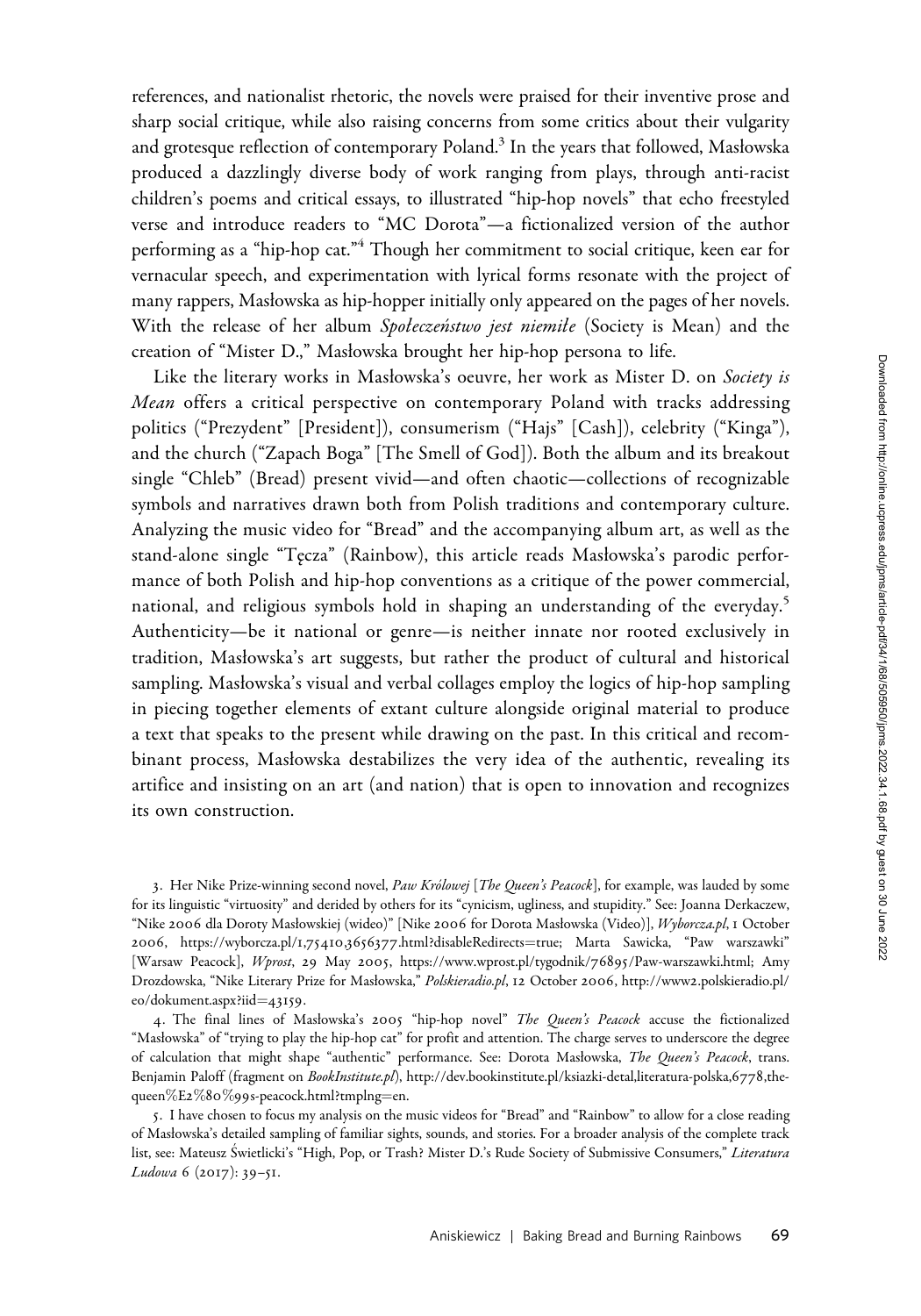This reading of Masłowska's sampling resonates with that of scholars who have noted her interest in incorporating elements of common narratives and familiar images into her work. Justyna Wrzochul-Stawinoga, for example, argues that the "fragmented and mosaiclike character" of "Bread" is central to its depiction of contemporary Polish life.<sup>6</sup> Mateusz S ´wietlicki describes such composition as "recycling cultural trash and combining literature with music and visual art," and suggests it allows Masłowska to "reach new audiences and cross the line between high and low culture."<sup>7</sup> Rather than employing this frame of "trash culture," which foregrounds the interplay between high art and pop culture and implies the recycled materials are "waste products," this article turns to the language of hip-hop sampling and remixing to describe Masłowska's attempt to create engaged art through the creative selection, replaying, and recontextualizing of extant culture—be it trash or national treasure. In so doing, it argues that reading "Bread," "Rainbow," and their accompanying album art as a product of cultural and political sampling—informed by the logics of hip-hop sampling—illuminates Masłowska's insistence on depicting a reality that is perpetually informed by what has come before, yet nevertheless able to make from that tradition something new.

### MAKING MUSIC, SAMPLING CULTURE

Of her decision to turn to music, Masłowska expressed a feeling of being "paralyzed as a writer" and wanting to push herself to "learn something from scratch, to combine, to do gymnastics."<sup>8</sup> The creation of her new musical persona, "Mister D.," allowed her to do just that as she wrote and performed the eleven tracks on Society is Mean on her own using the GarageBand program that came standard on her computer. Though she describes herself as "not particularly musically skilled," Society is Mean proved to be an eclectic collection that captivated audiences in Poland and abroad with its mix of musical styles and creative combination of familiar pop cultural and national tropes.<sup>9</sup> The record reached the number nine spot on the Polish sales chart (OLiS) the week after its release, was performed live at shows around Poland, and led to Mister D. being named "2014 Polish Artist of the Year" by the popular Polish web portal, <Onet.pl>.<sup>10</sup>

While the record offered Masłowska a novel creative outlet, its mélange of cultural critique, hip-hop styling, and rhetorical sampling was not entirely new to the author, nor

6. Justyna Wrzochul-Stawinoga, "The Depiction of Contemporary Society in Dorota Masłowska's Music – Mister D.," Culture – Society – Education 13, no. 1 (2018), 251.

7. Swietlicki, "High, Pop, or Trash?," 40.

8. Agnieszka Kowalska, "Córka Rydzyka śpiewa własne piosenki, czyli Dorota Masłowska nagrała płytę [ROZMOWA]" [Rydzyk's Daughter Sings Her Own Songs, or Dorota Masłowska Recorded an Album [Conver-sation], <Wyborcza.pl>, 21 February 2014, http://wyborcza.pl/1,75410,15498546[, Corka\\_Rydzyka\\_spiewa\\_wlasne\\_](http://wyborcza.pl/1,75410,15498546, Corka_Rydzyka_spiewa_wlasne_piosenki__czyli_Dorota.html) [piosenki\\_\\_czyli\\_Dorota.html.](http://wyborcza.pl/1,75410,15498546, Corka_Rydzyka_spiewa_wlasne_piosenki__czyli_Dorota.html)

Original: Najbardziej kreatywna jestem, kiedy muszę się czegoś uczyć od podstaw, kombinować, gimnastykować 9. Masłowska discussed the events leading to her turn to music at the University of Michigan in 2020: [https://](https://www.youtube.com/watch?v=lcBmROENNV4&t=3696s) [www.youtube.com/watch?v](https://www.youtube.com/watch?v=lcBmROENNV4&t=3696s)=[lcBmROENNV](https://www.youtube.com/watch?v=lcBmROENNV4&t=3696s)4&t=[3696](https://www.youtube.com/watch?v=lcBmROENNV4&t=3696s)s.

10. "Najlepsi 2014: Artysta, Płyta, Piosenka i Telekysk Roku," (The Best of 2014: Artist, Album, Song, and Music Video of the Year), Onet: Muzyka, 30 December 2014, [https://kultura.onet.pl/muzyka/teledyski/najlepsi-](https://kultura.onet.pl/muzyka/teledyski/najlepsi-2014artysta-plyta-piosenka-i-teledysk-roku/wcrh6by)2014[artysta-plyta-piosenka-i-teledysk-roku/wcrh](https://kultura.onet.pl/muzyka/teledyski/najlepsi-2014artysta-plyta-piosenka-i-teledysk-roku/wcrh6by)6by.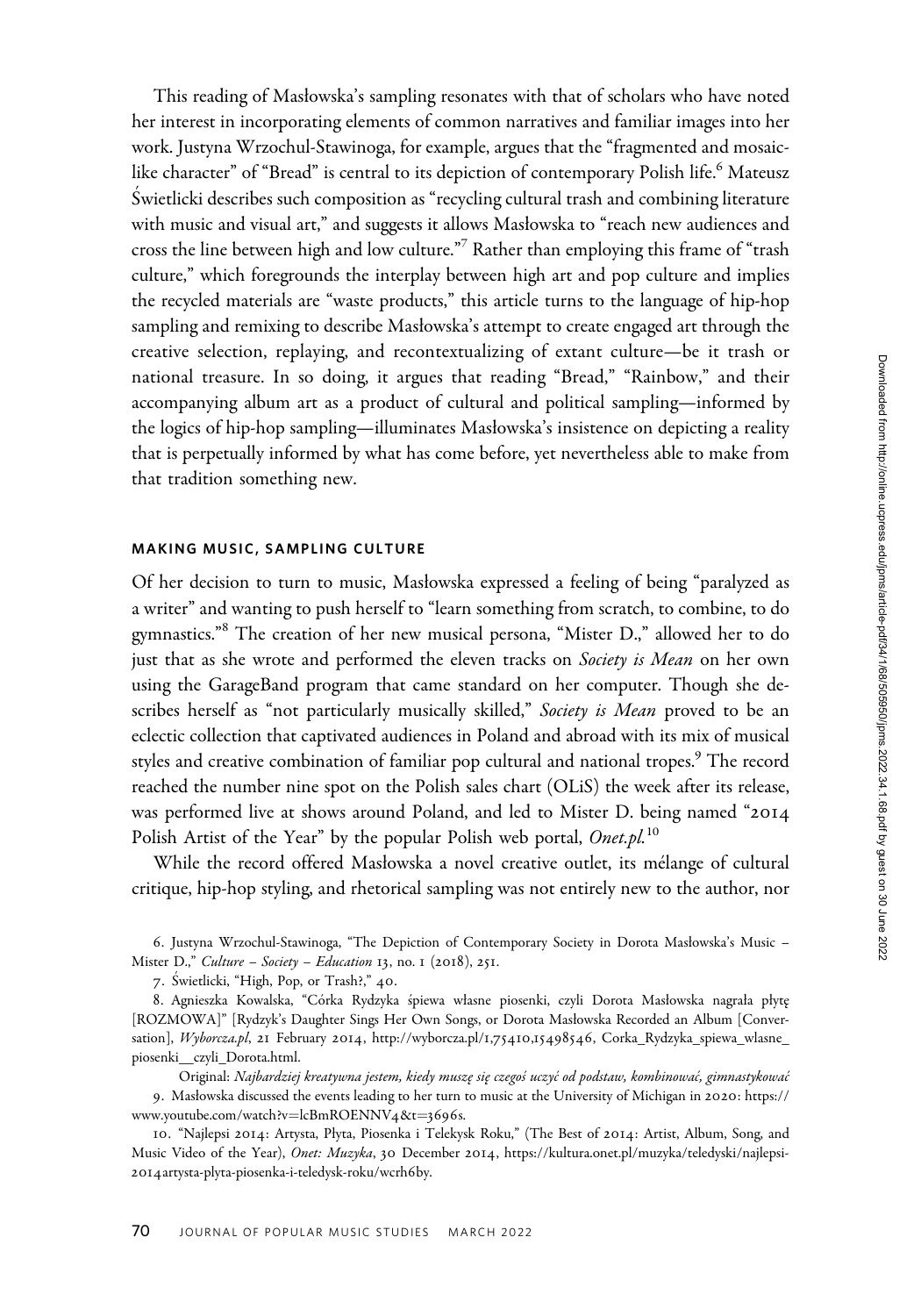the Polish music scene. Masłowska's literary oeuvre consistently engages with questions of genre, national character, and global mass culture. So too does the history of Polish hiphop reflect ongoing negotiations of global genre expectations and local cultural traditions and social concerns. With the release Society is Mean, Masłowska brought her own brand of creative social critique to a Polish hip-hop scene that had been mingling international influences with Polish tradition for decades.<sup>11</sup>

As Polish artists looked to make hip-hop their own, they followed a familiar global pattern of localizing the genre while maintaining links to its point of origin.<sup>12</sup> Driven by hip-hop's imperative to "keep it real," many early Polish hip-hop musicians looked to blend the hallmarks of the global genre—including its call for authenticity—with their own experiences and cultural history. Darryl "DMC" McDaniels, founding member of the pioneering American group Run-DMC, asserts rappers should "rap about shit they [know] about," rather than trying to imitate artists whose experiences are different from their own.<sup>13</sup> To these ends, some Polish musicians seized upon the historiographical potential of the genre and looked to their nation's tumultuous past for both inspiration and lyrical material. Others sampled the sounds of Poland's past—from Chopin to  $disco$ —to tell stories about its present.<sup>14</sup> Authenticity was thus performed both formally through the practice of sampling and topically in the narratives of Polish community and history. Poles not only weighed in on "shit they knew about," but did so in the spirit and using the tools of hip-hop.

Though many Polish artists made a case for themselves as "keeping it real," such a concern with authenticity was not and is not universal within the Polish hip-hop scene—just as it is not universal more broadly. While some rappers worked to cultivate an "authentic" hip-hop persona—based in fidelity to hip-hop traditions and narratives of lived experiences—others prioritized commercial appeal and did not shy away from blending hip-hop influences with

11. Hip-hop spread to Poland in the late 1980s via music videos played on the public broadcasting channel TV "Dwojka" and cassettes sent from friends and family living in the United States. The first Polish radio show to broadcast hip-hop began in 1993, when journalist Bogna Swiątkowska returned from travels abroad with an ear for the genre. By the late 1990s, most Polish hip-hop fans were listening almost exclusively to recordings from Poland. For more on the history of hip-hop in Poland, see: Andrzej Buda, Historia kultury hip-hop w Polsce: 1977-2002 (History of Hip-Hop Culture in Poland: 1977-2002), (Głogo´w: Andrzej Buda, 2001); Renata Pasternak-Mazur, "The Black Muse: Polish Hip-Hop as the Voice of 'New Others' in the Post-Socialist Transition," Music & Politics 3, no. 1 (Winter 2009); Michael L. Torrence, "Polish Hip Hop as a Form of Multiliteracies and Situated Learning" (Ph.D. diss., Tennessee Technological University, 2009).

12. James Lull describes such localization as a process of forming "cultural territory." Jannis Androutsopoulos and Arno Scholz use this framework to analyze the progression from "deterritorialization" to "cultural melding and mediation" that occurs in global hip-hop scenes as the genre is hybridized and indigenized (Androutsopoulos and Scholz, 467). See: James Lull, Media, Communication, Culture: A Global Approach (New York: Columbia University Press, 2000); Jannis Androutsopoulos and Arno Scholz, "Spaghetti Funk: Appropriations of Hip-Hop Culture and Rap Music in English," Popular Music and Society 26, no. 4 (December 2003).

13. Darryl "DMC" McDaniels, "The Immortals: Beastie Boys," Rolling Stone, 21 April 2005. The context for this directive was a reflection on the Beastie Boys, whom DMC praises for "rapping what they knew."

14. Ryszard "Peja" Andrzejewski, for example, raps about Polish history on his 2011 track "Poznan´czyk." The hip-hop group Klimat's 2004 recording "Portret" (Portrait) features a sample from Chopin's Funeral March. For more on Polish hip-hop's sampling of national culture, see: Alena Gray Aniskiewicz, "Cultural Remix: Polish Hip-Hop and the Sampling of Heritage" (Ph.D. diss., University of Michigan, Ann Arbor, 2019); Pasternak-Mazur, "The Black Muse."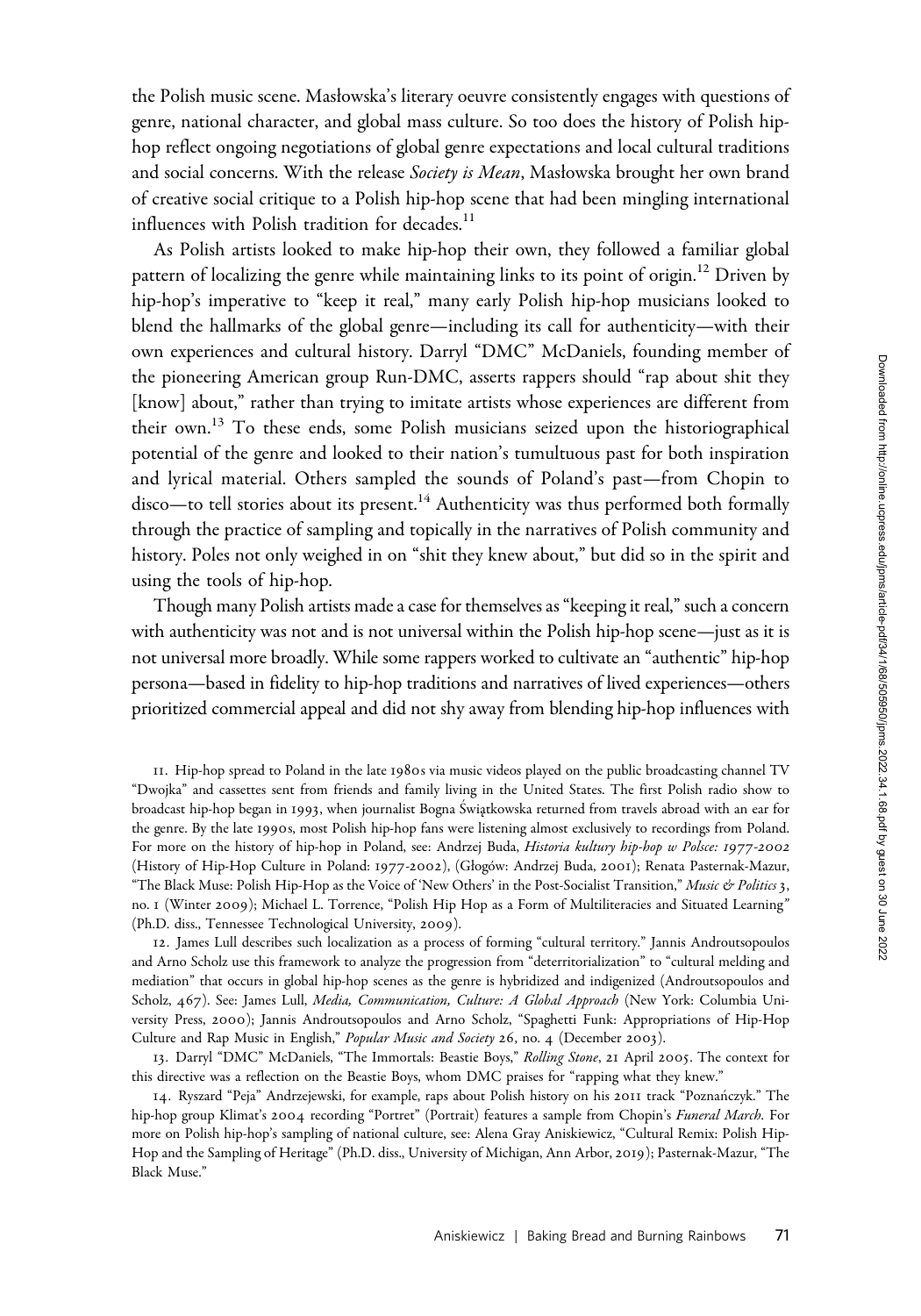other popular music genres. Artists such as Mezo or the group Jeden Osiem L, for example, achieved commercial success in the early 2000s but found themselves accused of not being "real rap."<sup>15</sup> Such commercially-oriented music was often derided as "hip-hopolo" and joined the ranks of other pop-hybrids (dance-rap, disco-polo) that drew on hip-hop influences without the overriding concern for authenticity.<sup>16</sup> Despite an ever-diversifying understanding of what constitutes hip-hop authenticity, notions of "keeping it real" continue to circulate as a critical frame, even as the "real" becomes harder to articulate.<sup>17</sup> Drawing on both "old school" hip-hop authenticity, as well as versions of the genre shaped by commercialization and international influences, Masłowska's Society is Mean similarly destabilizes notions of authenticity in service of her playful critique of conventions.<sup>18</sup>

Whether artists sought to prove their commitment to the fundamentals of the genre or simply to create danceable pop hits, Polish hip-hop preserved the music's roots in sampling. Russell A. Potter posits citation as "the fundamental practice of hip-hop," describing it as "the relentless sampling of sonic and verbal archives."<sup>19</sup> These practices, he suggests, are a "kind of genealogical research."<sup>20</sup> Jennifer C. Lena similarly describes sampling as "a way of paying homage and a means of archival research."<sup>21</sup> Engaging sonic and narrative archives, hip-hop sampling allows artists to express themselves by exploring their personal and artistic genealogy.<sup>22</sup> Aside from its potential to create interesting sounds and catchy beats, sampling opens a space to both honor and critique the past. Some samples resonate with the message of the track and suggest a unified cause across generations. Others engage sampled audio as a tool of critique, marking the divide between the position of the sampled audio and sampling artist. Such critical sampling often mirrors the dynamics of parody, what Linda Hutcheon describes as an "ironic distance" that makes "imitation a means of freedom, even in the sense of exorcizing

15. Tomasz "CNE" Kleyff, "Rzut oka wstecz," (A Glance Back) in Antologia Polskiego Rapu (Anthology of Polish Rap), ed. Dominika Węcławek, Marcin Flint, Tomasz Kleyff, Andrzej Cała, and Kamil Jaczyński (Warsaw: Narodowe Centrum Kultury, 2014), 18.

16. For more on the pop-rap hybrid of hip-hopolo, see: Renata Pasternak-Mazur, "Silencing Polo: Controversial Music in Post-Socialist Poland" (Ph.D. Diss., Rutgers University, 2017).

17. Murray Forman offers a perspective on shifting notions of "keeping it real" in hip-hop discourse in: "'Things Done Changed': Recalibrating the Real in Hip-Hop," Popular Music and Society (2020): 1-27.

18. The South African hip-hop group Die Antwoord, in particular, often is noted as a creative influence in Masłowska's work as Mister D.

19. Russell A. Potter, Spectacular Vernaculars: Hip-Hop and the Politics of Postmodernism (Albany, NY: SUNY Press, 1995), 53. For examples of analysis on hip-hop's engagement with and sampling of earlier artistic traditions in the American context, see: Reiland Rabaka, Hip Hop's Inheritance: From the Harlem Renaissance to the Hip Hop Feminist Movement (Lanham, MD: Lexington Books, 2011); Salamishah Tillet, "Strange Sampling: Nina Simone and Her Hip-Hop Children," American Quarterly 66, No. 1 (March 2014): 119-37.

20. Potter, Spectacular Vernaculars, 53

21. Jennifer C. Lena, "Meaning and Membership: Samples in Rap Music, 1979 to 1995," Poetics 32, no. 3-4 (June 2004): 305.

22. It is worth noting that not all sampling is done to "make a point." Much is simply based on the sonic qualities of the sampled recordings; and while this too creates an artistic lineage, the "genealogical" and self-reflective elements are less pronounced. Kodwo Eshun, for example, describe samples that are "indifferent to tradition" in a "functionalism that ignores history" (14). For more on sampling and the relationship between content and form, see: Kodwo Eshun, More Brilliant Than the Sun: Adventures in Sonic Fiction (London: Quartet Books, 1999); Amanda Sewell, "A Typology of Sampling in Hip Hop" (Ph.D. diss., Indiana University, 2013).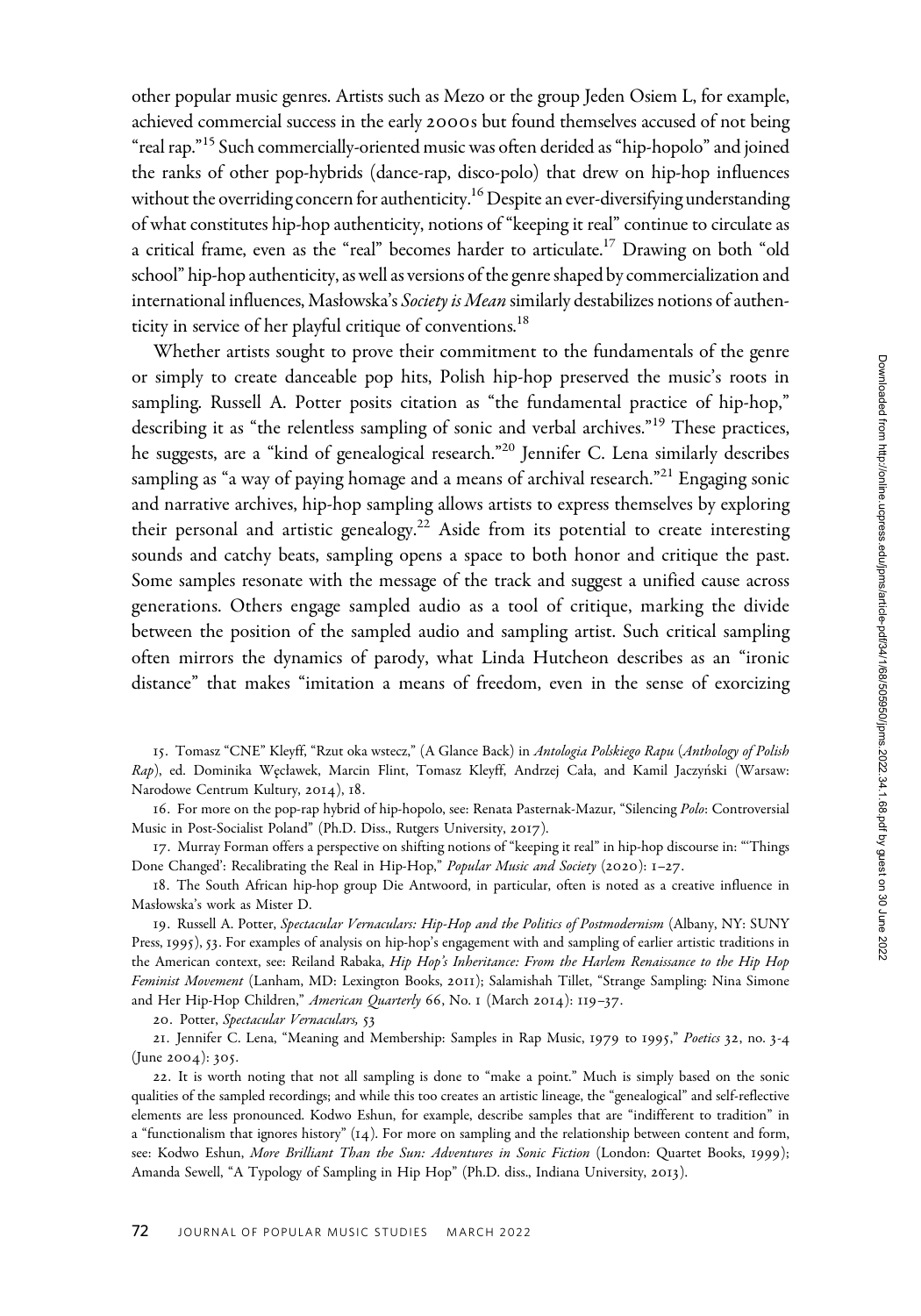personal ghosts—or, rather, enlisting them in their own cause."<sup>23</sup> Sample-based hip-hop similarly "enlists to its cause" texts from the past and gives artists a means to talk back to the historical record by replaying it while maintaining a critical distance. It is this ironyinfused "talking back" that characterizes Masłowska's creative cultural sampling.

A citational relationship with the past—sampling history to frame identity in the present—existed in Poland long before the advent of hip-hop. The poet-soldiers of the 1944 Warsaw Uprising against Nazi occupation "revived Romantic tropes of personal sacrifice for an idealized Poland," thus sampling the verse and artistic persona of earlier poets.<sup>24</sup> Decades later, protests against communist rule were sparked by the performance of nineteenth-century dramas and buoyed by narratives of the struggles that had come before.<sup>25</sup> Today, the narratives of historical conflicts are replayed by conservative politicians to galvanize support for nationalist politics.<sup>26</sup> In its frequent replaying and recontextualizing of historical narratives, Polishness has long been "sampled-based." Hip-hop offered a contemporary means to express, and perhaps critique, recurrent national narratives. In her richly citational work, Masłowska draws on both Polish and hip-hop traditions of historical sampling but refuses to let them be taken as the ultimate arbiters of authenticity. Instead, she denaturalizes and demands critical attention be paid to the tropes that have come to define "authentic" Polish and hip-hop identities. In so doing, she insists on a nation and an art that are self-reflective and open to change.

# INTRODUCING MISTER D.

Introducing audiences to her new musical persona, "Mister D.," the cover art for Masłowska's Society is Mean bombards them with signs of hip-hopness-a flashy car, "blingy" accessories, a fur coat, big dogs, and a new rap alias (Fig. 1). Though it features familiar elements, the tableau is striking in its incongruous and exaggerated collage of genre tropes. At its center, the common image of the rapper and their ride is slightly altered as Masłowska's vehicle is positioned as a chariot, drawn by large dogs. The canines featured on Masłowska's cover appear to be American Staffordshire Terriers, a breed closely related to the pit bulls so popular among American rappers.<sup>27</sup> Masłowska, ever

23. Linda Hutcheon, A Theory of Parody: The Teaching of Twentieth-Century Art Forms (Champaign, IL: University of Illinois Press, 2000), 35.

24. Stanley Bill, "The Splintering of a Myth: Polish Romantic Ideology in the Twentieth and Twenty-First Centuries," in Being Poland: A New History of Polish Literature and Culture since 1918, eds. Tamara Trojanowska, Joanna Niżyńska, and Przemysław Czapliński (Toronto: University of Toronto Press, 2018), 56.

25. In 1968, a staging of Adam Mickiewicz's Dziady (Forefathers' Eve), published between 1822 and 1860, in Warsaw was banned over concerns from officials that the anti-Russian sentiments of the drama might be taken as contemporary political commentary on relations with the Soviet Union. The incident sparked student protests that were violently suppressed.

26. Opponents to LGBT rights, for example, have framed the movement for equality as a threat to Polishness akin to Bolshevism, Nazism, and historic invasions by Sweden, Germany, and Russia. See: Elzbieta Korolczuk, "The \_ fight against 'gender' and 'LGBT ideology': new developments in Poland," European Journal of Politics and Gender, vol. 3, no. 1 (2020): 166.

27. Pit bulls are featured on albums' covers (DMX's Year of the Dog... Again), in music videos (Jay-Z's "99 Problems"), and in publicity shoots (BigBoi on  $Dub$ ). Swietlicki points out that the breed is also popular in the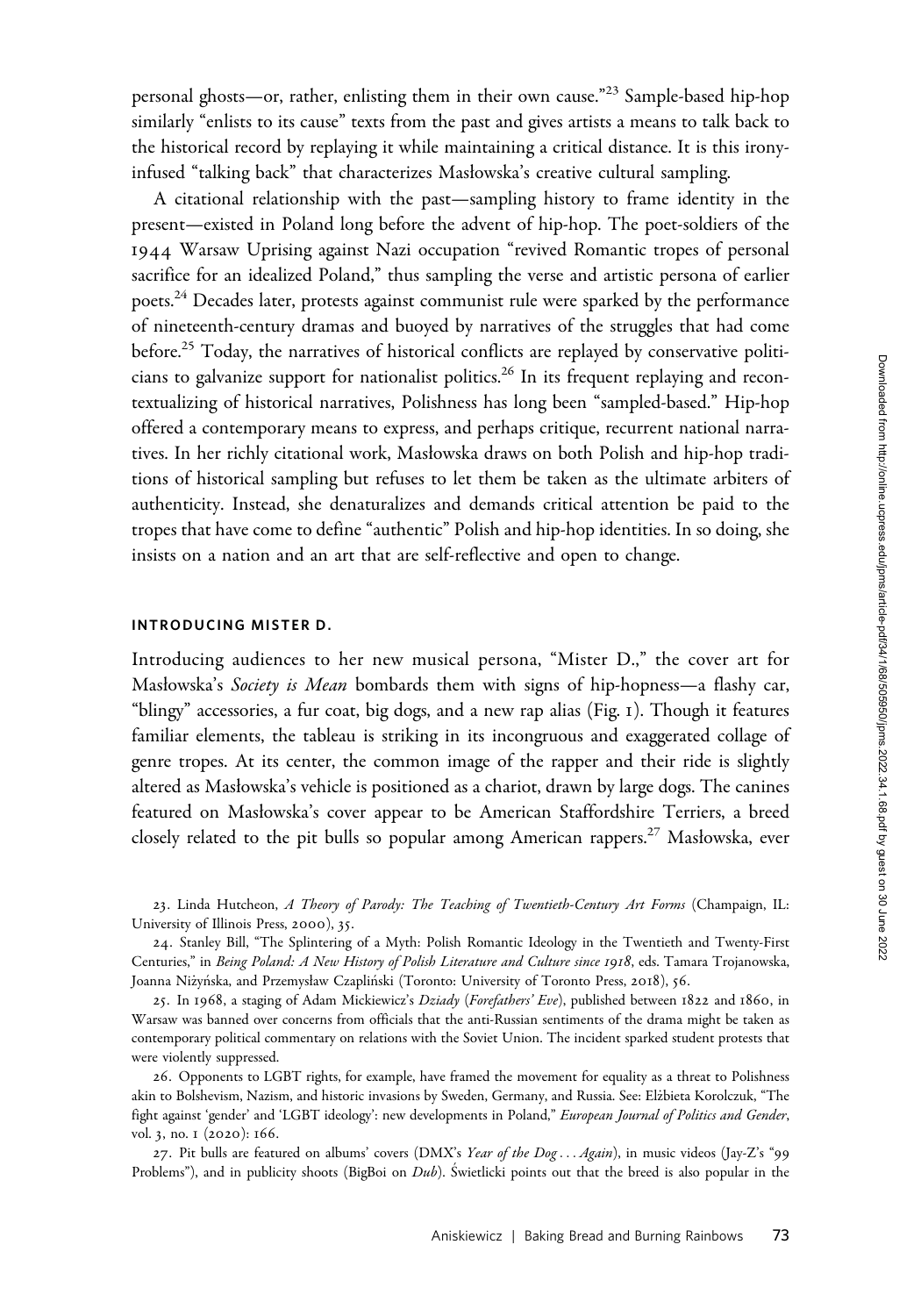

FIGURE 1. Mister D. Społeczeństwo jest miemiłe cover art (2014).

ready to amplify a convention, features not one, but three of the large dogs chained to her car. The visual hyperbole here serves as a playful wink to her audience; she is playing the part of the rapper, but doing it bigger—and also not quite right. Her dogs, though numerous, are not the snarling watchdogs that Karen Delise described as "the ultimate accessory" in hip-hop, where she argues the breed has become "an extension of your manhood."<sup>28</sup> Instead, dwarfed by her three smiling pups, Masłowska both evokes and subverts the symbolism of the pit bull in hip-hop as a dog that reflects a "street" sensibility and aggressive masculinity. Here, Masłowska performs what Simon Dentith identifies as a central aspect of parody as she "seize[s] on particular aspects of a manner or style and exaggerate $[s]$  it to ludicrous effect."  $^{29}$  In exaggerating convention, Masłowska has made it ridiculous and thus made us question why we ever took it seriously in the first place. numerous, are no<br>accessory" in hip<br>manhood."<sup>28</sup> Inst<br>subverts the symb<br>and aggressive ma<br>a central aspect o<br>exaggerate[s] it to<br>ridiculous and th<br>Her choice of<br>lowrider or luxury<br>Fiat126 is known<br>connotes an asset<br>Polish

Her choice of ride reflects a similar play with conventions, switching out the expected lowrider or luxury car for a gold-plated Fiat 126 with crocheted seat covers. In Poland, the Fiat126 is known as a "*Maluch*," which translates as "little one" or "youngster" and hardly connotes an assertive, aspirational hip-hopness. This is not a car that will intimidate

Polish dresiarz subculture, another point of reference for Masłowska's "Mister D." aesthetic. See: Świetlicki, "High, Pop, or Trash," 45.

<sup>28</sup>. Allen G. Breed, "Pit Bulls and the Hip-Hop Culture," <Madison.com>, 30 July 2007, [https://madison.com/](https://madison.com/news/pit-bulls-and-the-hip-hop-culture-the-pit-bull/article_fbab3840-fe2f-58bf-83b2-2b3c990e22cd.html) [news/pit-bulls-and-the-hip-hop-culture-the-pit-bull/article\\_fbab](https://madison.com/news/pit-bulls-and-the-hip-hop-culture-the-pit-bull/article_fbab3840-fe2f-58bf-83b2-2b3c990e22cd.html)3840-fe2f-58bf-83b2-2b3c990e22cd.html.

<sup>29.</sup> Simon Dentith, Parody (New York, NY: Routledge, 2000), 32.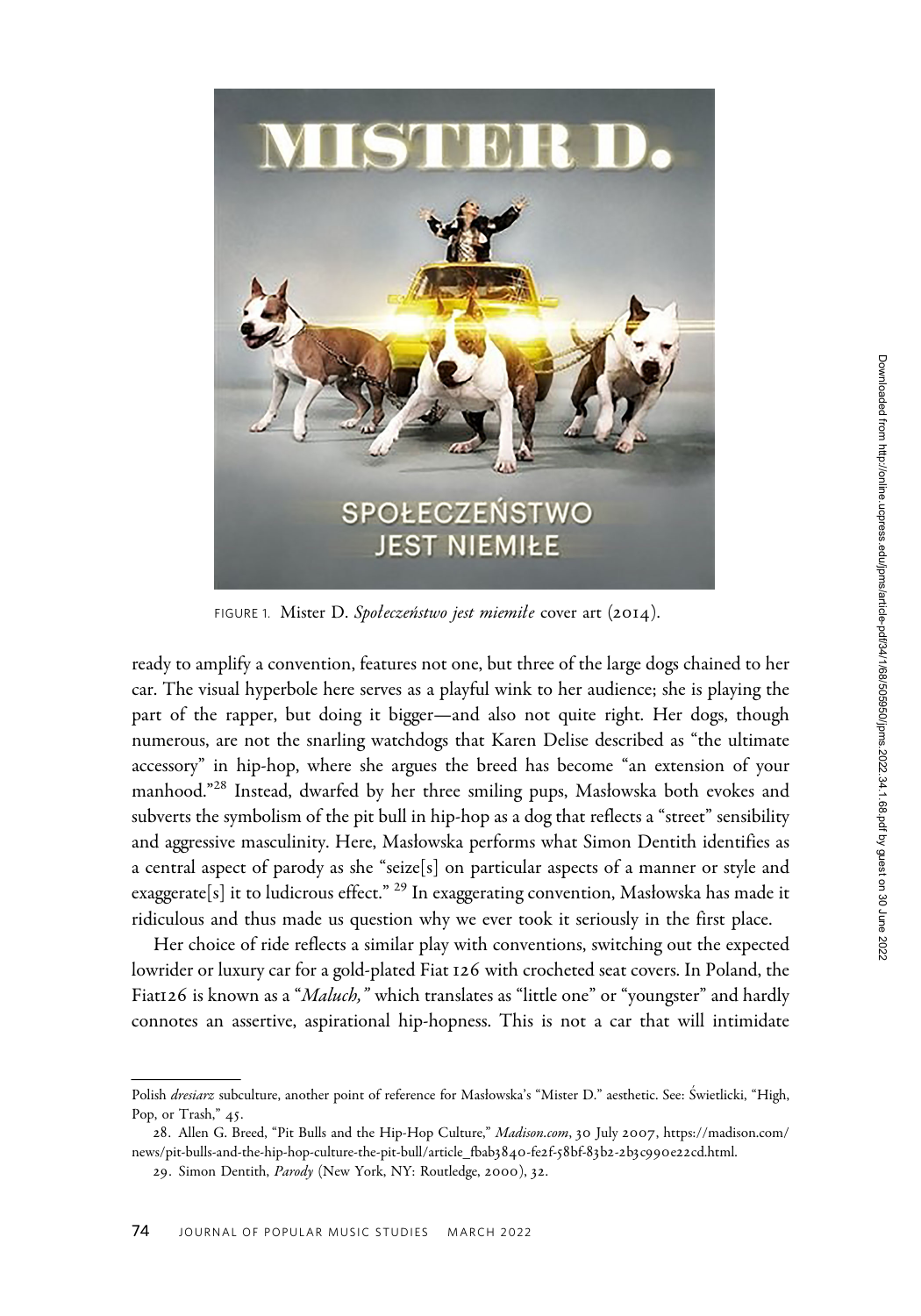others with the roar of its engine, but rather one whose starting noise has been compared to a weak cough. Produced in Poland between 1972 and 2000, the small car was intended to make private automobiles accessible to ordinary Poles and demonstrate progress after a period of austerity. Though once a hot commodity that could take years to acquire, it is now a nostalgic remnant of a past  $Poland<sup>30</sup>$  In choosing the iconic car to usher in her hip-hop persona, Masłowska offers a self-conscious performance of Polishness trying to adapt to a global culture but failing to fully make it work.<sup>31</sup> Riding into the contemporary genre in a historical relic, Masłowska embodies a nation looking to move forward, yet unable to escape the past.

Masłowska's play with genre and gender conventions extends beyond the iconography of her album to her choice of hip-hop moniker. Having previously written herself into texts as "MC Doris," Masłowska's debut as Mister D. reflects a further engagement with hip-hop naming practices, where performing under an alias is quite common. Leading Polish rappers like Peja (Ryszard Andrzejewski), O.S.T.R. (Adam Andrzej Ostrowski), and Sokół (Wojciech Sosnowski) perform under assumed names, as do many American rappers. Masłowska's choice of "Mister D." reflects the practice of combining an initial or nickname with a descriptive title—as seen, for example, in the names Master P, Lil Jon, Mister Cee, and Young MC.<sup>32</sup> Introducing the character of Mister D., Masłowska is performing an element of hip-hop culture. Though her rap alias reflects genre conventions, it is nevertheless incongruous with the figure it represents. Masłowska is not, after all, a "mister." Nor is the English of "mister" her native tongue. Like her collection of smiling dogs, Masłowska's pseudonym reflects an engagement with gendered genre tropes, but does so in a way that underscores her difference.<sup>33</sup> In drawing attention to the divide

30. For a sense of this nostalgic reflection on the car, see: Slawomir Poros, "The Fiat 126p: When Poland Borrowed From Italy To Create A Pop-Culture Icon," Petrolicious, 26 February 2018, [https://petrolicious.com/](https://petrolicious.com/articles/the-fiat-126p-when-poland-borrowed-from-italy-to-create-a-pop-culture-icon) articles/the-fiat-126[p-when-poland-borrowed-from-italy-to-create-a-pop-culture-icon](https://petrolicious.com/articles/the-fiat-126p-when-poland-borrowed-from-italy-to-create-a-pop-culture-icon).

31. The "not quite rightness" of this image might also be read as representative of broader Polish anxieties about the nation's belonging within western Europe. Analyzing post-1989 Poland, Agata Pyzik, observes that "what followed the fall of the decaying communist economy around 1989 in most of the East, was the express adjustment to Western capitalism, where features like conformity to all that's new and the rejection and despising of everything associated with the old regime (like collectivity, for instance), were the ticket to a career" (14). This desire to conform to Western trends led to what she calls a "new kind of 'brand'" in Poland, "fake brands that were like-but-not-quite" those imported from the West (19). Like the Abibas (not-quite Adidas) and Diar (not-quite Dior) that once populated the Polish market, Masłowska's gold Fiat gestures towards a familiar Western cultural and commercial touchstone but is not able to fully shed its historical specificity and roots in a culture removed from the origins of the trend. See: Agata Pyzik, Poor But Sexy: Culture Clashes in Europe East and West (Zero Books: Winchester, UK, 2014).

32. Hip-hop naming practices have proven ripe for imitation and parody. A search for "rap name generators" offers dozens of options for creating a personalized "rap name." [Flowcabulary.com,](Flowcabulary.com) for example, offers options for those looking to generate a rap alias, including "Mister  $+$  Your First Initial" ([https://www.flocabulary.com/rap\\_](https://www.flocabulary.com/rap_nickname_generator/) [nickname\\_generator/\)](https://www.flocabulary.com/rap_nickname_generator/). The formulaic quality of these names has become a joke both inside and outside the world of hip-hop performers, with the musician Childish Gambino (Donald Glover) joking that he created his name with an online generator, and Saturday Night Live producing comedic shorts about the fictional rapper Lil Doo Doo.

33. This sort of play with genre expectations reflects a technique of "foregrounding gendered marginality through humor" that Charles Garrett observes among some American women hip-hop artists, who use humor to playfully perform and subvert conventions. See: Charles Hiroshi Garrett, '"Pranksta rap': Humor as Difference in Hip Hop," in Rethinking Difference in Music Scholarship, eds. Olivia Bloechl, Melanie Lowe, Jeffrey Kallberg (Cambridge: Cambridge University Press, 2015), 327.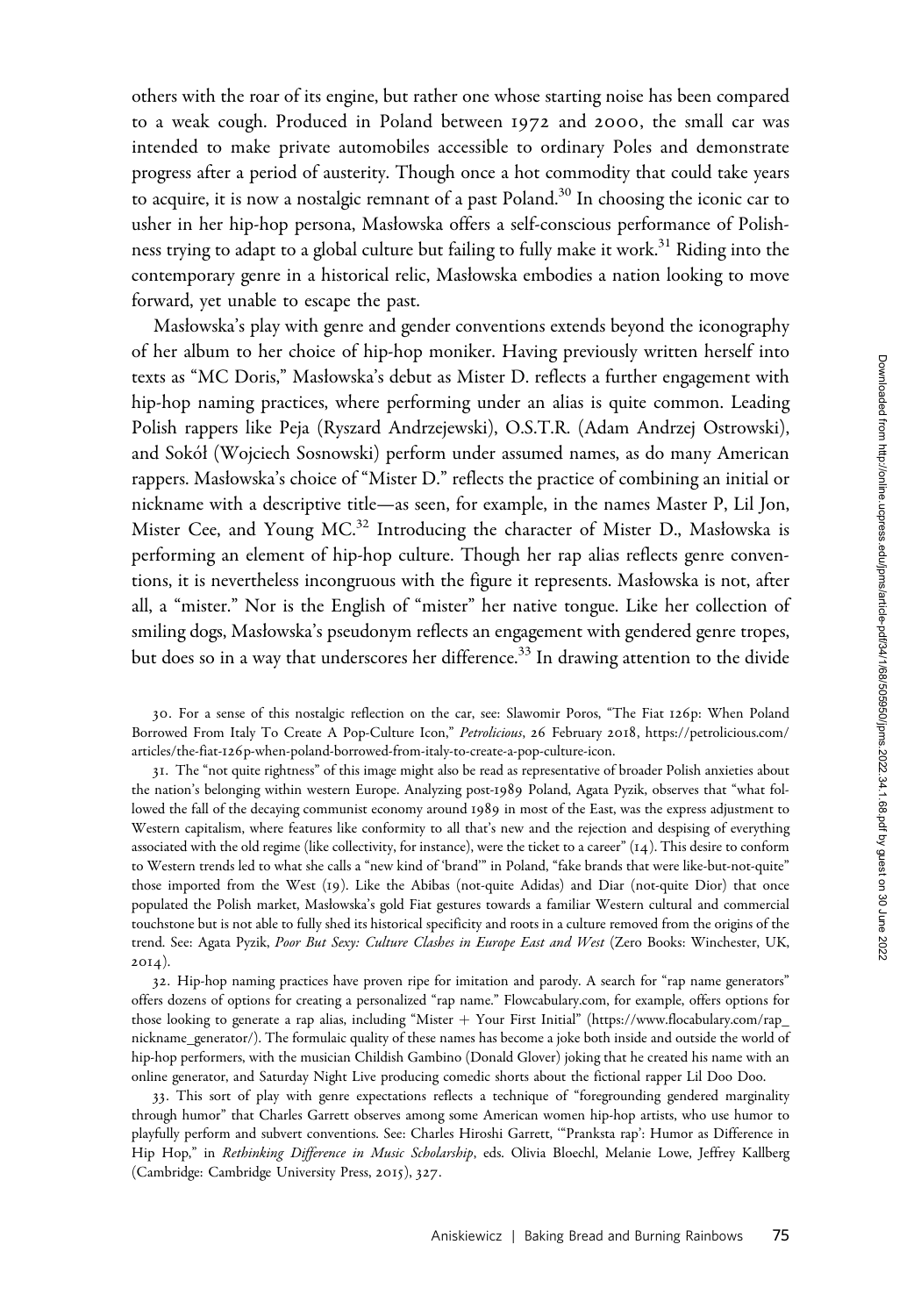between this public persona and her personal character, Masłowska also highlights the degree to which assumed monikers might obscure the individual behind the name. Though it is a genre that often elevates authenticity, hip-hop is also full of larger-thanlife public personae. In so clearly displaying the divide between public and personal identities, Masłowska foregrounds the performative elements of such rap personalities. She plays the part, but in so doing, also never lets us forget that she is *playing*—this is not a performance of unmediated access to the artist.

As an introduction to Masłowska's hip-hop character, the cover of Society is Mean establishes the parodic dynamic that infuses the album and exemplifies the sampling of conventions so common to Masłowska's work. She does not discard genre or nationalist tropes, but rather employs them in a project of comical critique. Reflecting on the early work of the Beastie Boys, Charles Garrett notes that the American hip-hop group constantly "played with established meanings and sought to upend audience expectations," adding that their humor is "created when a sense of anticipation is confounded by the unexpected." $34$  This is, in many ways, also what Masłowska is doing as she plays with established meanings, seeking not only to "upend audience expectations," but also to make the audience critically consider the sources of those expectations. Playfully regurgitating the elements of national and artistic authenticity, she works against a vision that would posit them as essential or unchanging.

# MISTER D. MAKES "BREAD"

Masłowska's interest in sampling and remixing elements of the everyday comes to the fore in the video for "Chleb" (Bread), the second single off Society is Mean. What begins as a story about daily life in the city ends with Masłowska crying tears made of breadcrumbs as a fantasy version of herself rides off into the mountains on the back of a giant dachshund. Amongst these unexpected twists, the clip samples familiar music video tropes to create a bizarre reflection on contemporary Poland that magnifies (literally, at points) elements of Polish culture not only to reveal its component parts, but also to expose the artifice behind much of what are deemed "authentic" elements of both Polishness and hip-hopness. The national and cultural touchstones we ingest as our daily bread, Masłowska suggests, are an ever-changing amalgamation of sampled influences, not an essential, invariable source demanding fidelity.

In the years since its release on 24 March 2014, the music video has amassed more than nine million views and eight thousand comments, many from people perplexed by what they have seen.<sup>35</sup> One viewer suggests, "It's a very sad song about Polish reality... this is what it really looks like;"<sup>36</sup> another reads the video as a "very successful joke;"<sup>37</sup>

<sup>34</sup>. Ibid., 320.

<sup>35</sup>. As of 25 February 2021, the official video on Mister D.'s YouTube page had 9,164,900 views and 8,034 comments. "MISTER D. x ANJA RUBIK – CHLEB (official video)," posted by Mister D., 24 March 2014, [https://www.youtube.com/watch?v](https://www.youtube.com/watch?v=-1-z48cJDbc)=-1-z48[cJDbc](https://www.youtube.com/watch?v=-1-z48cJDbc).

<sup>36.</sup> Hania Wójcik, comment on "MISTER D. x ANJA RUBIK." Original: to jest bardzo smutna piosenka o polskiej rzeczywistości ... no tak po prostu to u nas wygląda

<sup>37.</sup> Misiaa M4, comment on "MISTER D. x ANJA RUBIK." Original: Bardzo udany żart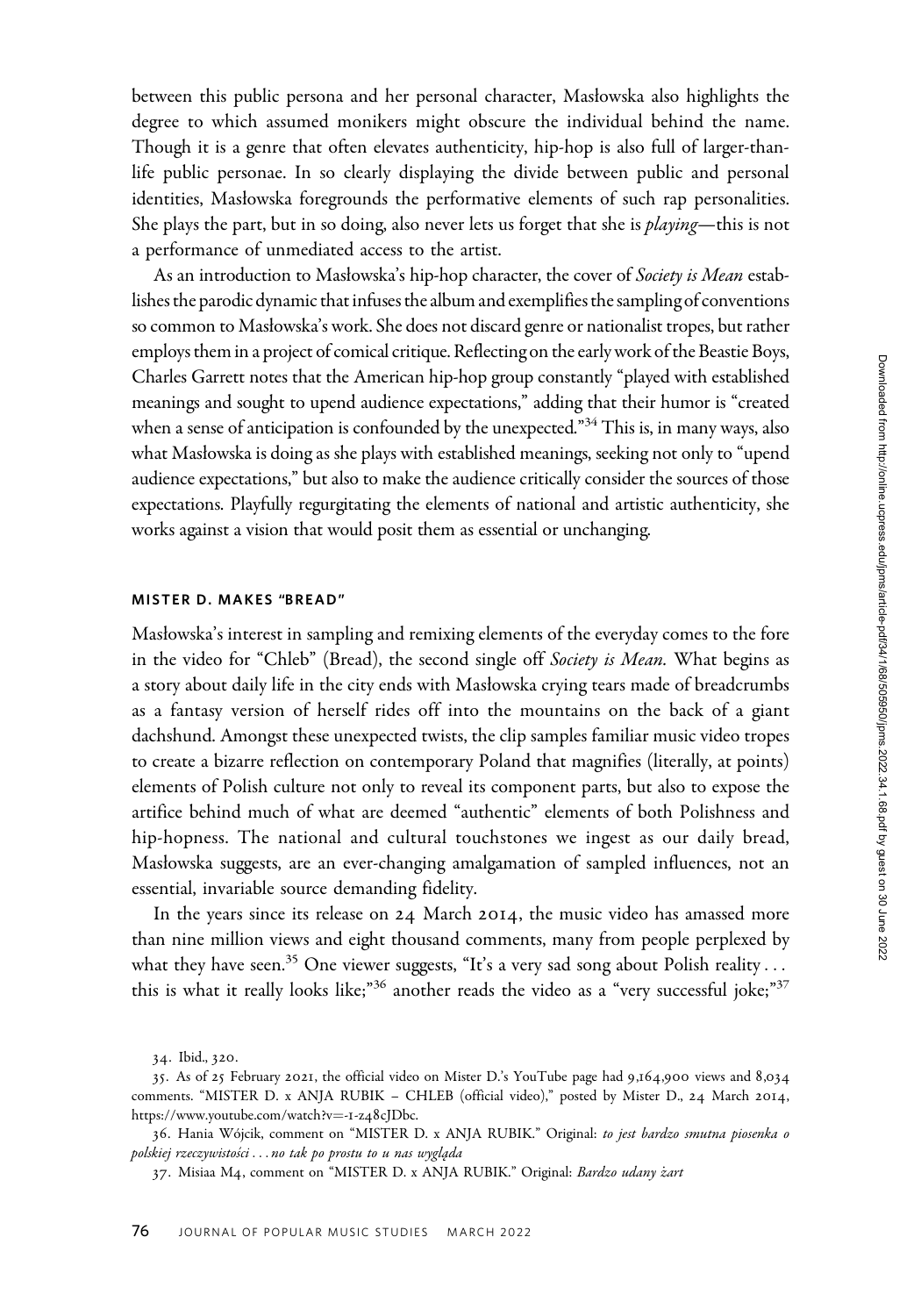while a third writes simply, "this song is Poland."<sup>38</sup> This array of comments, ranging from interpreting the video as a sad reflection to laughing at it as a joke, reflects the ambiguity of Masłowska's work, which engages signifiers of artistic authenticity and genre credibility while simultaneously revealing their vacuity. This ambiguity is perhaps referenced by the viewer who suggests the song "is Poland." The comment touches on something central to Masłowska's video: in its collaging of reality and fantasy, "Bread" reflects a Poland that is similarly a creation of lived experience filtered through familiar narrative tropes.<sup>39</sup> In Masłowska's portrait of Poland, the languages of capitalism, nationalism, and Catholicism combine with pop culture narratives to provide the material for a "sample-based" nation—that is, a Polishness constructed from looped snippets of the past remixed with an ever more globalized present. Playing with this logic of sampling, Mister D.'s breakout single underscores the performative nature of "authenticity" and denaturalizes narratives of the "everyday" that are so often taken for granted.

The video begins by locating itself in a complex of apartment buildings—the recognizable concrete towers of the 1970s that remain a prominent feature of many Polish cities. The camera zooms in through a window to enter a small apartment, where, facing the camera, Masłowska delivers her opening lyrics with a flat, unaffected tone. She begins with a narration of her daily life: "That day I was going to take down the Christmas tree/ But I told my mother that first I was buying bread for dinner."<sup>40</sup> Viewers see the Christmas tree in the small flat and watch as Masłowska first delivers these lyrics straight to the camera, then appears to use the lens as a mirror as she applies makeup in preparation for her trip to the shop. The walk to the store itself is similarly filled with signs of "real life" as Masłowska passes a kebab stand, seemingly endless apartment blocks, and a woman out walking her dachshund (Fig. 2). All of these images reflect the song's urban setting and would be recognizable to viewers familiar with (Polish) urban spaces. $41$ 

With these gestures towards portraying urban life, the video for "Bread" not only suggests a lived authenticity, but also reflects genre traditions of representing authenticity, which are evident in music videos dating to the early days of hip-hop. Analyzing Grandmaster Flash and the Furious Five's 1982 video for "The Message" as an "urtext" of hiphop culture, Greg de Cuir Jr. observes the "low-grade video technology" and "natural lighting and performances" of the video, which was shot on location in the South

38. zachar251, comment on "MISTER D. x ANJA RUBIK." Original: ten utwór to jest Polska

40. Original: Tego dnia miałem rozbierać choinkę/Ale powiedziałem matce że pójdę pierw po chleb na kolacje

41. The symbols chosen to signify "real urban Poland" also suggest Masłowska's interest in amplifying the degree to which Polishness is built on sampled elements of the national past and global influences. The instantly recognizable apartment blocks are remnants of post-WWII rebuilding and Soviet-led housing policy. The kebab stands that sell the popular snack were introduced to Poland via Germany's döner kebap stands, which themselves reflect the influence of Turkish immigrants. These "quintessentially Polish" things would not exist in the country if not for international influences and historical change.

<sup>39</sup>. Konrad Sierzputowski offers a complimentary reading of Mister D., describing her videos as "non-narrative collages" that become a "distorting mirror of Polishness." For more, see: Konrad Sierzputowski, "Sandwiches with Cash and the Scent of God," in Made in Poland: Studies in Popular Music, ed. Patryk Galuszka (Routledge: New York, 2020), 165-76.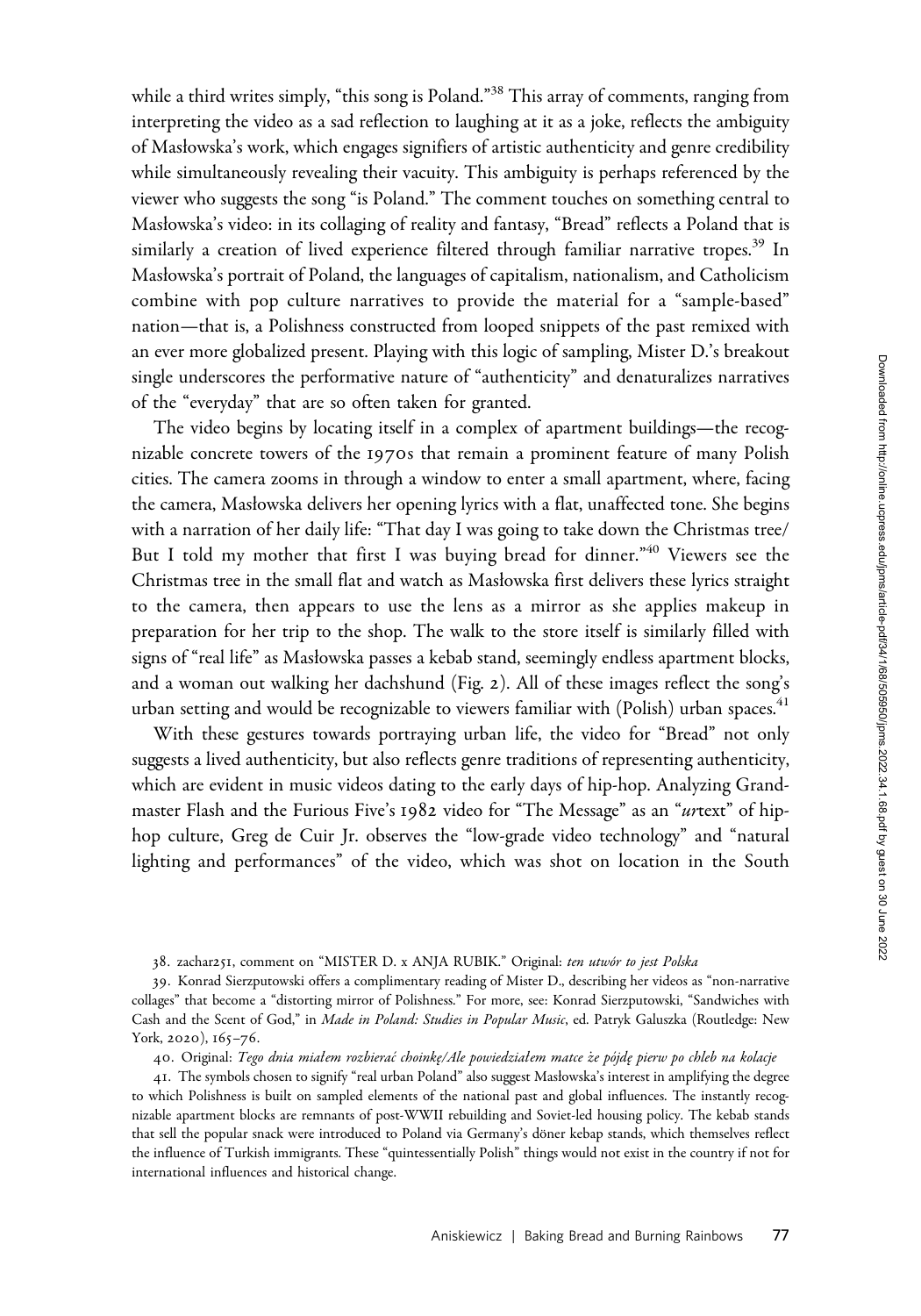

FIGURE 2. Street scene from the music video for Mister D.'s "Chleb" (2014).

Bronx.<sup>42</sup> Such naturalistic depictions of everyday life similarly characterize many Polish hip-hop videos.<sup>43</sup> With its urban setting and markedly "low-grade" technology, "Bread" demonstrates its engagement with this classic image of hip-hop realness. It is a realness, however, that de Cuir argues is highly mediated, noting that "The Message" "aspires to be 'real' through its aesthetic" and "in turn helps to create a strongly mediatized image of what the reality of urban living is."<sup>44</sup> "Bread," like "The Message," contains aesthetic markers of "reality" and, like that earlier music video, reflects the degree to which such authenticity is mediated. It is this reflection of contemporary urban life that perhaps generates the video's reception as one that "shows ... the whole current situation in Poland"<sup>45</sup> and leads viewers to comment, "Though I don't know Masłowska, I feel like she's a homie from my neighborhood."<sup>46</sup> This reaction to the video—of recognizing one's experience in the world depicted—speaks to Masłowska's ability to evoke the familiar,

42. Greg de Cuir Jr., '"The Message' Is the Medium: Aesthetics, Ideology, and the Hip Hop Music Video," in Music/Video: Histories, Aesthetics, Media, eds. Gina Arnold, Daniel Cookney, Kirsty Fairclough, and Michael Goddard (New York, NY: Bloomsbury Academic, 2017), 56.

43. See, for example: Eldo, "Granice" [Boundaries], 2011, [https://www.youtube.com/watch?v](https://www.youtube.com/watch?v=gcXcvijDgtc)=[gcXcvijDgtc;](https://www.youtube.com/watch?v=gcXcvijDgtc) Fisz, "Polepiony" (Polished), 2000, [https://www.youtube.com/watch?v](https://www.youtube.com/watch?v=ZCx0X2YSd1M)=[ZCx](https://www.youtube.com/watch?v=ZCx0X2YSd1M)0X2YSd1M; Paktofonika, "Jestem Bogiem" (I am God), 2001, [https://www.youtube.com/watch?v](https://www.youtube.com/watch?v=wkMBOAtboN8)=[wkMBOAtboN](https://www.youtube.com/watch?v=wkMBOAtboN8)8

44. de Cuir Jr., "'The Message," 56.

45. Weronika Sasza, comment on "MISTER D. x ANJA RUBIK." Original: ukazała w tym teledysku i w piosence całą teraźniejszą sytuację w Polsce:)

46. mateusz220, comment on "MISTER D. x ANJA RUBIK." Original: Chociaż nie znam osobiście Masłowskiej, mam wrażenie że jest ziomalka z mojego osiedla:)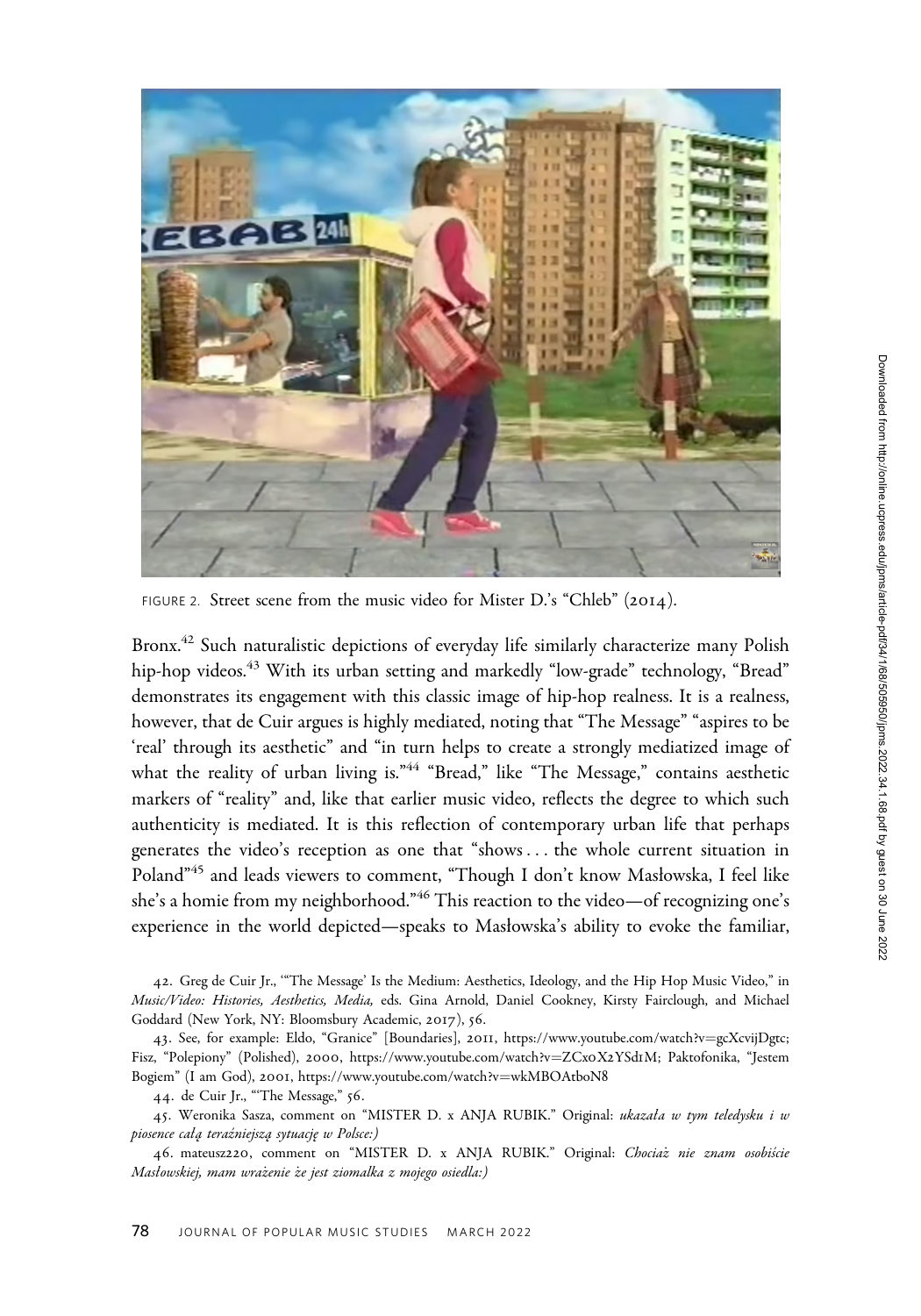

FIGURE 3. Collaged setting from the music video for Mister D.'s "Chleb" (2014).

even as she makes it strange. In magnifying the artifice—and thus foregrounding the aestheticization of reality—Masłowska highlights the performance inherent in all depictions of "real" urban life. Whether presented by hip-hop artists to "keep it real" or politicians to define "real Poland," such "authenticity" often obscures its intentional creation and myriad influences.

Even in "Bread's" recognizable depictions of urban life, however, something is clearly not quite right. Images of Masłowska's flat and the world outside its doors may have familiar features, but at no point are they presented as entirely realistic. They are composed as a collage of stock images and characters—housing projects emerge as a series of individual blocks placed together against a cartoonish blue sky, and figures like the dog walker and tracksuit-wearing youth appear as though cut out and dropped against the urban backdrop (Fig. 3). Masłowska is sampling familiar images throughout her production, and this aesthetic of collage reflects that practice of borrowing and recombining the familiar in service of something new.<sup> $47$ </sup> She has inserted markers of "real life," but does so

<sup>47</sup>. Patrizia C. McBride writes of the "double-coding engendered by montage, which lies in the ability of the assembled fragments to point back to the contexts out of which they were extracted as though they were affected by an incurable semantic cross-eyedness." This description of visual collage echoes descriptions of both hip-hop sampling and parodic forms. In this way, the aesthetic of "Bread" mirrors and reinforces its message of experience as assemblage of existing narratives and images. The tropes and images sampled are specific to this story but also spin out associations to their points of origin. For more, see: Patrizia C. McBride, "The Game of Meaning: Collage, Montage, and Parody in Kurt Schwitters' Merz," Modernism/modernity 14, no. 2 (April 2007): 249-72.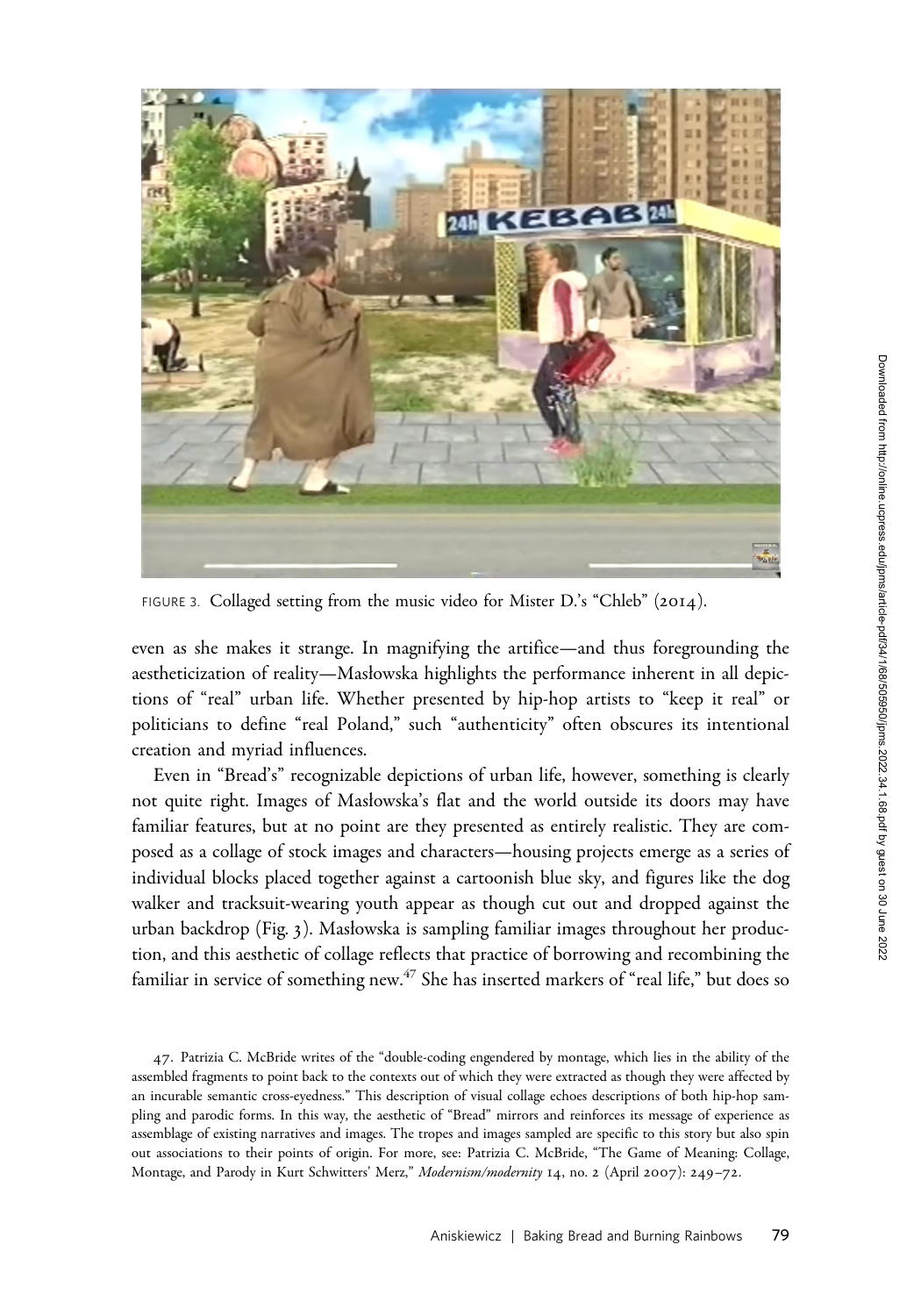

FIGURE 4. Fantasy vs. reality from the music video for Mister D's "Chleb" (2014).

in a way where their edges show, letting the viewer in on the artifice and intentional construction. This might be understood as the visual equivalent of audio sampling— Masłowska portrays a "sample-based" reality. In so doing, she frames "Bread" as reflecting real experiences, while signaling that it does not do so realistically.

While these aesthetic choices immediately mark the video as somewhat removed from reality, it is not long before the world of "Bread" becomes distorted beyond the point of recognition. Upon passing the familiar kebab seller and senior citizens on the street, Masłowska encounters two children dressed as strawberries standing in the dumpster, waiting to give her a stuffed animal, which she then cradles as the city drops away and she is framed against a pure blue sky. This departure into the fantastic becomes even more apparent when Masłowska sees a young man "sitting on a bench with a Tiger [energy drink] as usual." Though she frames the scene as quotidian, it is depicted on screen as anything but. As the young man "stares at [her]," Masłowska's vocals become a breathy chorus of "I'm walking, he's staring," and she and her would-be paramour are transformed into idealized versions of themselves (Fig. 4).<sup>48</sup> Here, the familiar—a group of young men sitting around checking out passing women—becomes fantasy.

Though depicting no recognizable reality, elements of this fantasy are nevertheless familiar. With her heavy makeup, bold jewelry, and skimpy clothing, Masłowska's fantasy double, played by the Polish model Anja Rubik, mirrors elements of the "video vixen" the scantily clad women who became a fixture of hip-hop music videos in the early 2000s.<sup>49</sup> Both she and her tracksuit-wearing partner also evoke the stereotypical dresiarze, a Polish subculture named for the tracksuits (dresy) that are a feature of their

48. Original: Jak wychodzę, on jak zawsze siedzi na ławce,/z Tiger'em i się na mnie.../Patrzy,/ja idę, on się patrzy...

<sup>49.</sup> For more on the "video vixen" as a hip-hop type, see: Kaila Adia Story, "Performing Venus  $\sim$  From Hottentot to Video Vixen: The Historical Legacy of Black Female Body Commodification," in Home Girls Make Some Noise: Hip-Hop Feminism Anthology, eds. Gwendolyn D. Pough, Mark Anthony Neal, and Joan Morgan (Mira Loma, CA: Parker Publishing, 2007): 389–408; Tricia Rose, Black Noise: Rap Music and Black Culture in Contemporary America (Middletown, CT: Wesleyan University Press, 1994).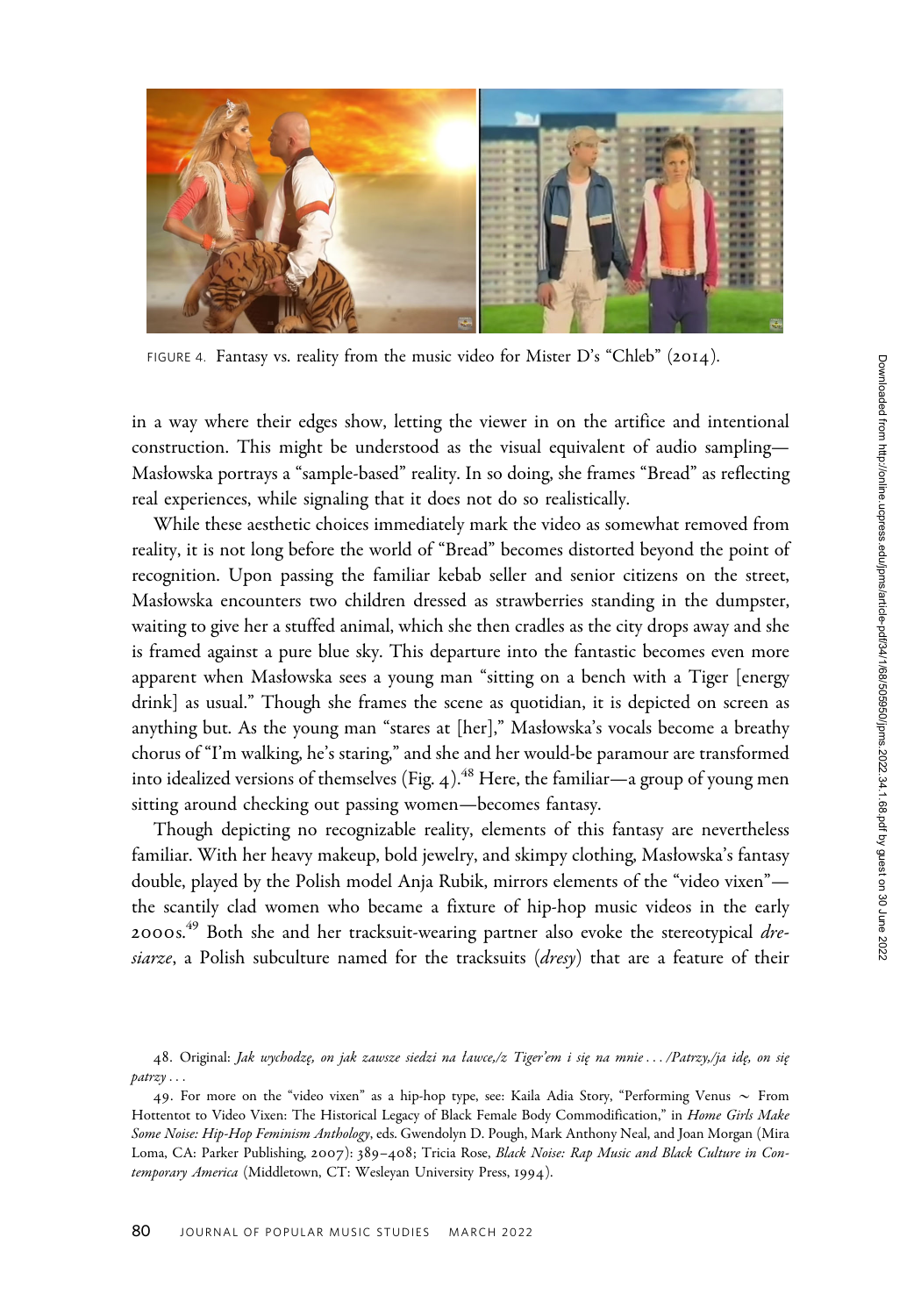style.<sup>50</sup> In referencing these types, the fantasy elements of "Bread" comment on the ways in which experiences are filtered through the images projected in popular culture. As she imagines her interactions with her male companion, Masłowska's character instantly conjures familiar scenes of seductive women and strong men gazing into each other's eyes, holding hands on the beach, and riding off into the sunset. These images are born of familiar narratives—cultivated by both contemporary popular culture and traditional heteronormative gender roles—but they are also made strange. It is as if there is a glitch in Masłowska's fantasy, one that foregrounds the implausibility of the familiar narratives and refuses to allow them to appear as natural. It is here that she signals her remove from the tropes she cites, positioning her work as commentary, rather than pure imitation. Establishing the contrast between fantasy and reality—both visually and in the style of lyrical delivery—Masłowska underscores how unreal such fantasies are.

Just as the visuals of Masłowska's video foreground the difference between her work and the models it references, so too does the narrative of her song. The lyrics depart from their familiar "girl meets boy" story as Masłowska and the young man on the bench begin to talk. Returning to her deadpan delivery, Masłowska describes her character's nerves her "tongue is tied" and her "legs bend under" (descriptions rendered literally in the video).<sup>51</sup> Rather than the expected flirtation, however, the two talk mostly of bread. The young man's mother bakes bread at home—she "used to always be fucked up," but since she started baking "there's a smile on her face" and "she does not dream of death anymore."<sup>52</sup> Now, with his mother in intensive care, the boy is looking to sell her bread machine. Having purchased it, Masłowska's character is consumed by baking, describing a life where "all I do is bake/From floor to ceiling there are loaves [ ...] Instead of tears, crumbs roll down my face."<sup>53</sup> Here, the story becomes one of overabundance as Masłowska churns out bread.

In this, Masłowska not only subverts the expected themes and trajectory of popular song, but also performs a parody of Polish womanhood. In buying the young man's mother's bread machine, Masłowska takes on the symbol of her domesticity. Baking bread, we have been told, was the thing that gave the mother's life meaning—an exaggerated portrait of the contentment promised by traditional views that locate women in

50. The video for "Bread" foregrounds this connection, with the credits listing the central figures as "Dresiara" (Masłowska), "Princess Dresiara" (Rubik), "Super Dresiarz" (Niezwiestny), and "Dresiarz" (Garnecki). This is not the first time Masłowska's work has been associated with *dresy*—her first novel was frequently discussed as the first literary work concerned with the youth culture. For more on *dresy* (as a style and culture), see: Piotr Brzózka, "Wszyscy byliśmy dresiarzami! Czyli historia szalonej mody na dres" (We were all dresy! Or, the crazy history of tracksuit fashion), <Slaskie.NaszeMiasto.pl>, 5 August 2011, [http://slaskie.naszemiasto.pl/artykul/wszyscy-bylismy](http://slaskie.naszemiasto.pl/artykul/wszyscy-bylismy-dresiarzami-czyli-historia-szalonej-mody-na,1025915,artgal,t,id,tm.html)[dresiarzami-czyli-historia-szalonej-mody-na,](http://slaskie.naszemiasto.pl/artykul/wszyscy-bylismy-dresiarzami-czyli-historia-szalonej-mody-na,1025915,artgal,t,id,tm.html)1025915,artgal,t,id,tm.html; Wojciech Staszewski, "Umarł dres, niech żyje dres! (Uwaga! Tematyka młodzieżowa! Podczas czytania należy rapować)" [The tracksuit is dead, long live the tracksuit! (Attention! Youth topics! When reading, please rap)], <Wyborcza.pl>, 27 August 2003, [http://wyborcza.pl/](http://wyborcza.pl/duzyformat/1,127290,1635993.html) [duzyformat/](http://wyborcza.pl/duzyformat/1,127290,1635993.html)1,127290,1635993.html; Jacek Tomczuk, "Nowi dresiarze" (New Dresiarze), Newsweek.pl, 1 January 2014, [https://www.newsweek.pl/styl-zycia/dres-nowi-dresiarze-modne-dresy-newsweekpl/zksm](https://www.newsweek.pl/styl-zycia/dres-nowi-dresiarze-modne-dresy-newsweekpl/zksm3r2)3r2.

51. Original: język mi się plącze,/nogi się pode mną gną

52. Original: Kiedyś ciągle najebana,/teraz uśmiech ma na twarzy,/chleb se wypieka, o śmierci już nie .../Marzy

53. Original: Od tamtej pory, nic, tylko wypiekam,/aż góra bochenków po sufit zalega,/z chleba upiekłam ściany, krzesła i obrazy,/zamiast łez okruszki, toczą się po mojej .../Twarzy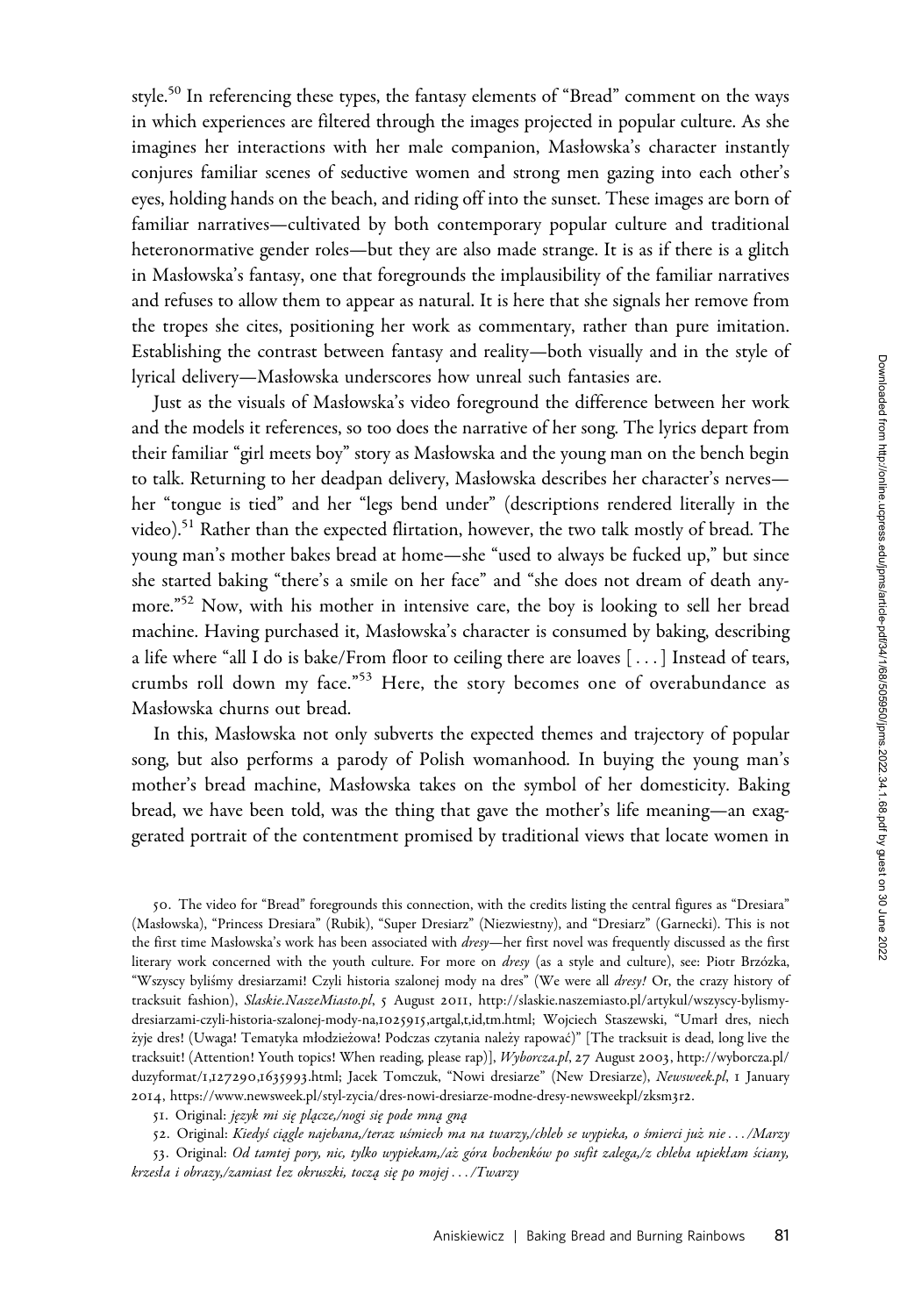the home. The final portrait of Masłowska crying tears of flour and surrounded by bread is one of excess and offers a modified portrait of the "brimming-over abundance" Mikhail Bakhtin associates with fertility and growth in grotesque realism.<sup>54</sup> Here, idealized visions of motherhood and femininity are reduced to a material plane, but even that depiction is twisted in Masłowska's transgressive vision. The relationship between her and the young man does not produce children; it produces bread.

Though Masłowska ends the video weeping crumbs, her double happily ascends over the city and into space. The fantasy tropes that guided the action have in fact ended in fantasy for Masłowska's double, though they have left her overwhelmed with excessive bread in "real life." It is a strange image and offers little clarity. In her abundant sampling of images, Masłowska has created a world virtually unrecognizable, even if composed of (mostly) familiar elements. She thus challenges the coherence of the symbols and narratives with which we constitute understanding.

In Masłowska's art, this disruption of familiar ways of seeing and understanding reflects a critique of the systems—both political and cultural—that engage such narratives as essential and unchanging. In "Bread," the lack of clarity about the message is the message—that what we often read as indelible symbols are themselves malleable signifiers susceptible to shifting agendas and the products of constant cultural sampling and reinvention. In amplifying and distorting otherwise mundane elements of life, Masłowska destabilizes their apparent naturalness and reveals the artifice and construction behind their use as symbols of authenticity—be it of art or nation. Here, authenticity and identity are objects of play, not worship.

While the blend of absurdity and mundanity that characterize "Bread" does not offer an explicit political critique, the notion that identities are fluid and cultures are the product of constant sampling has political implications in contemporary Poland, where "Polishness" is often enshrined by the conservative state as a fixed and natural character. Hip-hop artists themselves have contributed to this discourse by sampling the nation's canonical texts and history in their performance of authenticity, thus reinforcing the notion of an eternal Polish character that relies on its fidelity to the past. In using visual and musical idioms of hip-hop to playfully explore the malleability of symbols, Masłowska subversively challenges the dominant narratives of both Polish hip-hop and Polish nationalism.

### THIS IS POLAND

Whereas "Bread" primarily samples elements of everyday life and popular culture, with the song "T˛ecza" (Rainbow) Masłowska turns her focus more explicitly to the politics of the nation.<sup>55</sup> Repeating "this is Poland" on a track that finds her sampling the language of conservative Catholic nationalism, Masłowska offers a sharp critique of Polishness that

<sup>54.</sup> Mikhail Bakhtin, Rabelais and His World, trans. Helene Iswolsky (Bloomington, IN: Indiana University Press, 1984), 19.

<sup>55</sup>. "Mister D. feat Monsieur Z – 'T˛ecza' (Official Video)," posted by KayaxTV, 11 November 2014, [https://](https://www.youtube.com/watch?v=V9XOtdXY9kQ) [www.youtube.com/watch?v](https://www.youtube.com/watch?v=V9XOtdXY9kQ)=V9[XOtdXY](https://www.youtube.com/watch?v=V9XOtdXY9kQ)9kQ.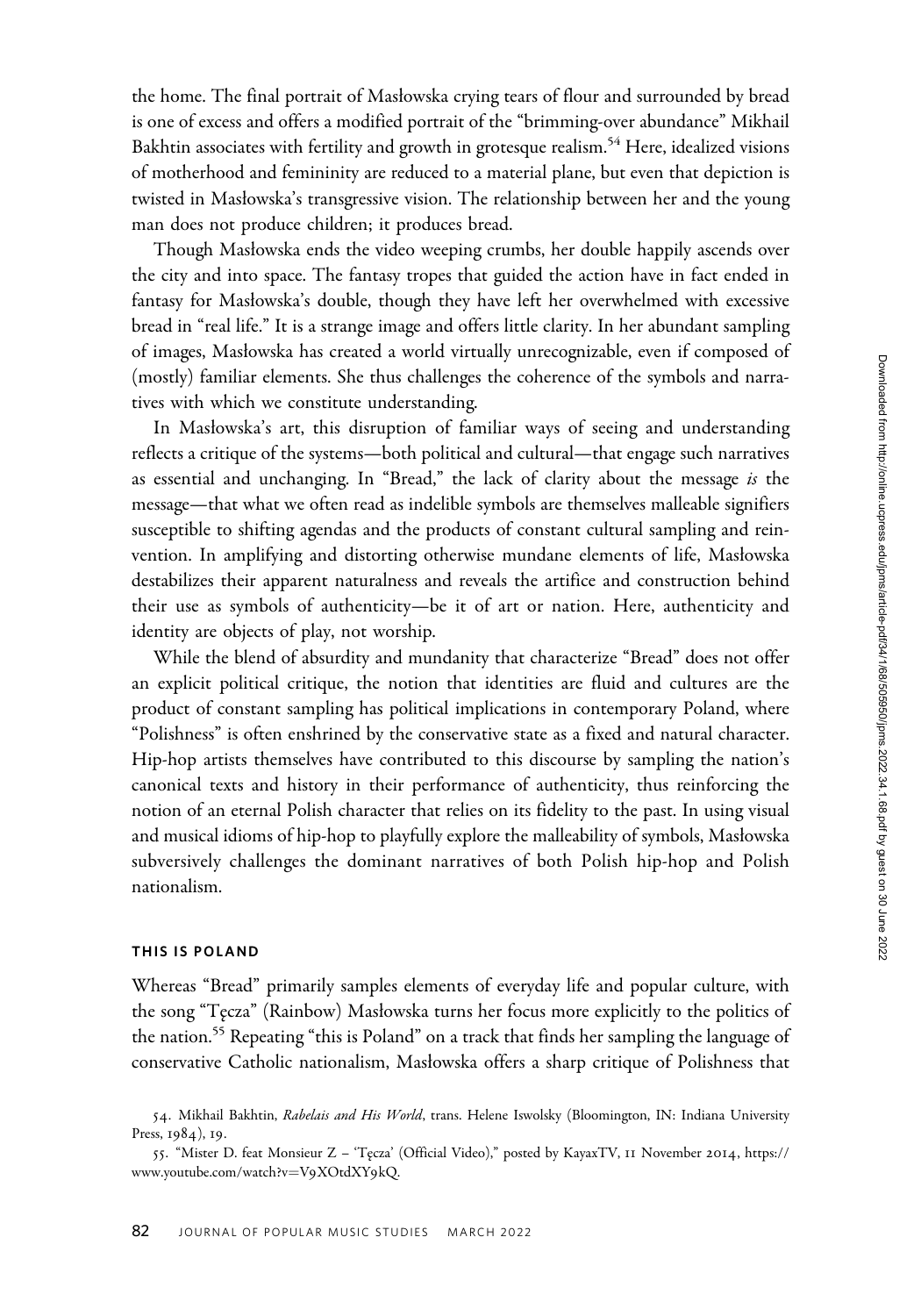denies both the nation's construction and ability to change. Released as a stand-alone track on 11 November 2014—Polish Independence Day—the song addresses the burning of a rainbow installation a year earlier during an Independence Day march in the nation's capital. The installation in Warsaw's trendy Savior Square—"Tecza" by Julia Wójcik had become a focal point in broader debates about LGBT rights in Poland, and its destruction reflected an unwillingness by some Poles to accept a nation that made room for a rainbow alongside the traditional red and white.<sup>56</sup> With "Rainbow," Masłowska offers viewers a glitchy vision of the showdown between aggressive grayness and the colorful "threat" conservatives imagine. In a video that regularly deteriorates into indecipherable static, visual distortion mirrors ideological distortion as Masłowska contrasts two conceptions of Poland—one a colorful reflection of the diversity of its community, and the other a gray assertion of an unchanging nation eternally replaying its past.

Against a sparse, but propulsive beat, "Rainbow" finds Masłowska delivering an account of life as bleak as the accompanying video's black-and-white color palette—there is "Noise on the block/Trash on TV."<sup>57</sup> Looking for some relief, she thinks to head outside, but what does she find there? The rainbow. Confronted with the colorful symbol, Masłowska begins her screed. "Everyone would get pissed off," she asserts before asking, "Who was harmed when the norm was empty, gray?"<sup>58</sup> Though she had not appeared content with the gray reality described at the start of the video, she certainly was not asking for *this*.<sup>59</sup>

Dissatisfied with the presence of the rainbow, Masłowska repeatedly asserts a vision for how her narrator thinks Poland should look. With a sharply articulated rap, she insists, "It's supposed to be black and white/It's supposed to be black and white/And preferably gray-gray/One gray race/One gray mass."<sup>60</sup> This vision of Poland without color is an exaggerated distortion of the rejection of the rainbow and, more broadly, of difference. This is not Masłowska directly quoting nationalist rhetoric, but rather amplifying it and pushing it to its absurd extreme. It thus becomes a parody of those who would claim that diversity challenges traditional Polish values. Such nationalist thought, Maria Janion noted in 2006, is perpetuated by those who look to define the modern nation in a language that samples the rhetoric of Roman Dmowski's right-wing National Democracy movement from the first half of the twentieth century, with the exception being that

56. "Rainbow" was sponsored by the Adam Mickiewicz Institute and initially erected in front of the European Parliament in Brussels in 2011 to mark the Polish Presidency of the EU. After its relocation to Warsaw, the statue was destroyed several times—both by arsonists and errant fireworks. Though Wójcik insisted her work was not political and only intended to bring beauty to the city, opponents to its public display claimed it was a "symbol of deviancy" that promoted the LGBT movement. See: Agnieszka LeNart, "Julita Wójcik's Rainbow Vandalised in Warsaw," <Culture.pl>, 13 October 2012,<http://culture.pl/en/event/julita-wojciks-rainbow-vandalised-in-warsaw>.

57. Original: w bloku hałas/w TV chała

58. Original: No każdy by się wkurwił [...] Komu to szkodziło, że normalnie było pusto, szaro

59. It is worth nothing that while Masłowska's accompanying statement associates the video with Wójcik's installation, the song makes no explicit reference to the work. It thus becomes a generalized—and thus even more ridiculous—assault on rainbows.

60. Original: Ma byc´ czarno- biało,/Ma byc´ czarno- biało,/Ma byc´ biało- biało/A najlepiej szaro- szaro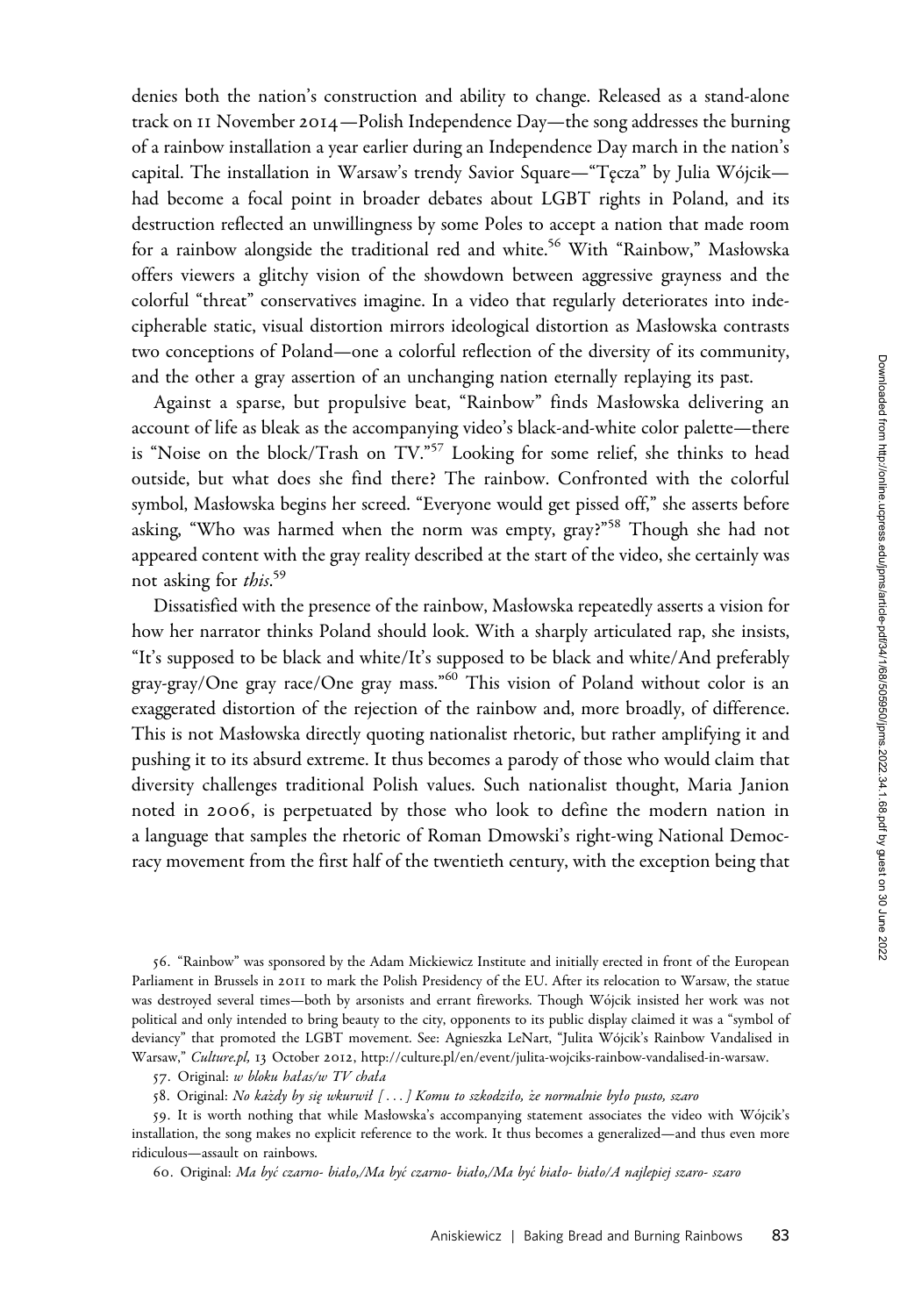

FIGURE 5. Michał Piróg dances in the video for Mister D.'s "Tęcza" (2014).

they "replaced anti-Semitism with homophobia."<sup>61</sup> The "one gray race" the song advocates is a reflection of this rhetoric of exclusion and also serves as a warning that, without divergent perspectives, people become indistinguishable from one another, a nightmare of a "gray mass"—and not one, the lyrics point out, that has anything in common with a brain.<sup>62</sup> This is not, Masłowska stresses, a well-reasoned position.

After bemoaning the encroachment of color and restating the refrain calling for a black-and-white Poland, the strong beat of the track gives way to a breathy repetition of the word "rainbow" accompanied by a swirling synth line. Aurally evoking a disorienting dream, the video offers a vision of what a "rainbow world" might look like. Michał Piróg, a Polish dancer and choreographer, takes center stage, dressed in a shiny red tracksuit and mesh top and caressing a rainbow-colored dildo against his face (Fig. 5). He is soon joined by a group of similarly dressed dancers. Again, Masłowska appears to be sampling homophobic rhetoric and pushing it to its extreme, presenting their nightmare of a highly sexualized, rainbow-loving dancer who quickly amasses a group of followers.<sup>63</sup>

61. Maria Janion, in Jarosław Kurski, "Moje herezje antynardowe – rozmowa z Maria Janion" (My Anti-national Heresies – Conversation with Maria Janion), <Wyborcza.pl>, 26 May 2006, [http://wyborcza.pl/](http://wyborcza.pl/1,76842,3374302.html.Original)1,76842,3374302. [html.Original:](http://wyborcza.pl/1,76842,3374302.html.Original) Choćby spór o to, czym jest współczesny, nowożytny naród. Język rządzących polityków to język neoendecki, który zastąpił antysemityzm homofobią.

In Janion's analysis, we see a theorization of the replaying of a nationalist rhetoric that defines the Polish nation by its majority traditions. Dmowski (1864-1939) argued that the newly independent Poland that emerged from the end of World War I should be defined as Polish-speaking and Roman Catholic, thus leaving no room in the nation for the sizable population of ethnic and religious minorities. While anti-Semitism still exists in Poland, Janion notes that homophobia has replaced it as the "acceptable" prejudice of conservative nationalists. Once again, a population is deemed "other" and foreign to the Polish nation, incompatible with the vision of a homogenous Polishness.

#### 62. Original: Co jednak z mózgową wspólnego wiele nie ma

63. This vision of LGBT movements as characterized by hypersexuality and a desire to "convert" people is common among those opposed to the promotion of equal rights in Poland. See: Małgorzata Rusek, "Wykładowca z seminarium: Homoseksualiści to pedofile, a do LGBT należą też zoofile i nekrofile" (Lecture from the seminary: Homosexuals are pedophiles, and LGBT also includes zoophiles and necrophiles), Radom. Wyborcza.pl, 19 March 2019, http://radom.wyborcza.pl/radom/7,48201,24561848[,wykladowca-z-seminarium-homoseksualisci-to-](http://radom.wyborcza.pl/radom/7,48201,24561848,wykladowca-z-seminarium-homoseksualisci-to-pedofile-a-do-lgbt.html?disableRedirects=true)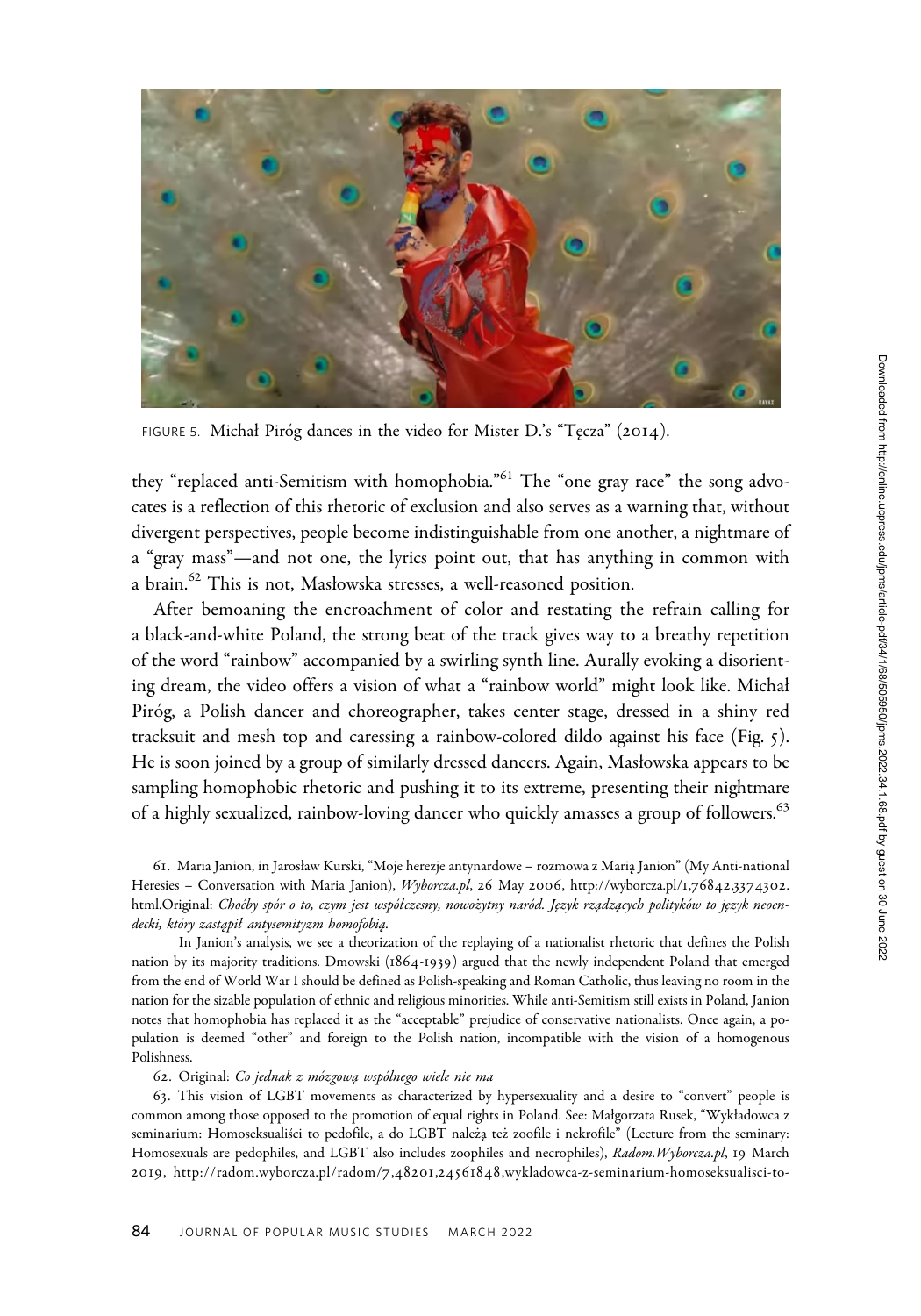This colorful scene ends with a cut to footage of flames, collaged with the smiling face of Masłowska's collaborator Monsieur Z (Maciej Szupica, a Polish video artist and musician). The brief glimpse into the imagined world of rainbows ends with fire. "This is Poland," Masłowska declares reentering the frame. It is a jarring transition and one that underscores Masłowska's critique of a nationalism based in exclusion—this is Poland, a nation basking in the flames of intolerance. As she goes on to describe Poland, Masłowska continues to engage this contrast between the fiery act of intolerance and assertions that traditional Polish (Catholic) values promote love and acceptance. Having repeated "this is Poland," Masłowska continues, "we welcome all of you/these are our billboards,/these are our churches/and this is our plate for the stray wanderer,/and it's black over everything,/that's our rainbow that smokes and sways,/black/enjoy the barbeque."<sup>64</sup> Here, Masłowska presents a series of what should be symbols of acceptance and warmth—the promise of welcoming all, the traditional empty plate left at the Christmas Eve table as a sign that no one should be turned away, a hospitable invitation to "enjoy the barbeque." In mixing these symbols over the image of a flaming rainbow, however, she transforms them into their opposite and reveals the hypocrisy of "welcoming all" if "all" only includes those who blend into your "gray mass." In this unsettling collage, Masłowska suggests that perhaps it is those espousing "traditional" values and nationalist sentiment who are in fact performing a parody of those beliefs—speaking of Christian charity, but implying anything but.

In her sampling of this nationalist and conservative Catholic vision of Poland, Masłowska exposes a specific vision of that nation—one that assumes an authenticity based in the perception of a divinely defined entity. This is a conception Janion contrasts with the notion of the nation as an "imagined community" born of and maintained by the exchange of ideas, history, and culture. Such a nation, Janion notes, is always "still in development."<sup>65</sup> "Rainbow's" gray Poland is instead fixed, reflective of those who do not want to see the nation as malleable, but rather "a community given by supernatural forces, a holy community, containing in itself a heavenly element, or a biological community.<sup>"66</sup> Such a reading of the nation sees change as a threat to identity, for tradition is framed as reflecting essential character. charity, but imply<br>In her sampli<br>Masłowska expos<br>based in the perce<br>with the notion of<br>the exchange of idevelopment."<br>of a development."<br>want to see the na<br>a holy community<br>Such a reading of<br>reflecting essentia<br>pedofile[-](https://www.nytimes.com/2019/04/07/world/europe/poland-gay-rights.html)a-

[pedofile-a-do-lgbt.html?disableRedirects](http://radom.wyborcza.pl/radom/7,48201,24561848,wykladowca-z-seminarium-homoseksualisci-to-pedofile-a-do-lgbt.html?disableRedirects=true)=[true;](http://radom.wyborcza.pl/radom/7,48201,24561848,wykladowca-z-seminarium-homoseksualisci-to-pedofile-a-do-lgbt.html?disableRedirects=true) Marc Santora, "Poland's Populists Pick a New Top Enemy: Gay People," The New York Times, 7 April 2019, https://www.nytimes.com/2019/04/07[/world/europe/poland-gay](https://www.nytimes.com/2019/04/07/world/europe/poland-gay-rights.html)rights.html.

<sup>64.</sup> Original: To jest polska/Witamy was wszystkich/To są nasze bilbordy/To są nasze kościoły/A to jest nasz talerzyk dla zbłąkanego wędrowca/A to czarne nad wszystkim/To co tak dymi i się kiwa/To jest nasza tęcza, cza, cza, cza/ Czarna/Zapraszamy na grilla

<sup>65.</sup> Maria Janion, in Jarosław Kurski, "Moje herezje antynardowe." Original: Wówczas takie dziedziny jak historia idei, historia literatury, historia języka, historia sztuki bądź historia religii mają bardzo istotne znaczenie dla tego zespołu wyobrażeń, bo go bezustannie formują i sprawiają, że idea narodu jest cały czas w rozwoju. The formulation of the nation as an "imagined community" was presented by Benedict Anderson in Imagined Communities: Reflections on the Origin and Spread of Nationalism (New York, NY: Verso, 1991).

<sup>66.</sup> Janion, in Kurski, "Moje herezje antynardowe," Original: Jeśli ktoś uważa, że naród to wspólnota dana przez siły nadprzyrodzone, wspólnota święta, zawierająca w sobie pierwiastek nadziemski, albo wspólnota biologiczna, to wówczas stajemy w obliczu dwóch skonfliktowanych wyobrażeń.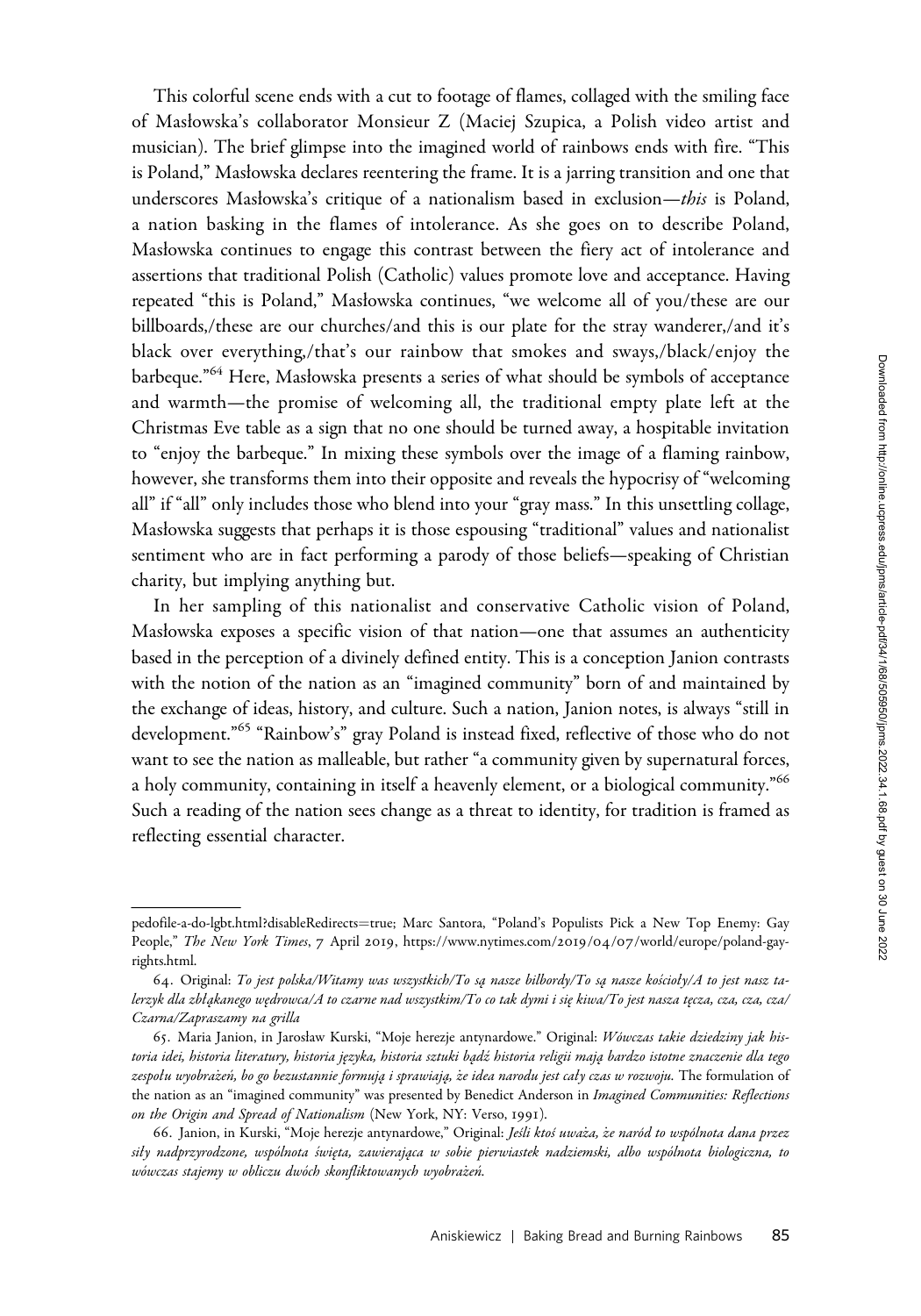Whether interpolating homophobic stereotypes, hypocritical values, or nationalist rhetoric, "Rainbow" exposes the chasm between stated values and actions and magnifies these attitudes to the point of absurdity. In this ironic critique of conservative nationalism, Masłowska's perspective echoes Janion's, revealing the inconsistencies with a vision of authentic Polishness that leaves no room for change—that insists the nation  $is$  something beyond what people make of it. As it engages with the assertion that "this is Poland," Masłowska's bleak picture of the colorless Poland stands as an indictment of the rhetoric of the conservative, "gray" Poland. In its place, then, viewers might imagine a nation that recognizes and celebrates both samples of its past and the remixing done by the present, rather than insisting on fidelity to an essentialized view of history. Such a reading of the nation as constituted by a network of shared narratives and language resonates with Masłowska's broader interest in magnifying and exposing genre, identity, and notions of authenticity as products of collectively sampled ideas. Clinging to the notion of (national) authenticity that is anything but a social construct, Masłowska suggests, leads to a glitchy version of Poland where the expressed ideas of freedom and hospitality come to mean their very opposite. The sampling of traditions, much like the sampling of classic recordings, has the potential to either enshrine historical prejudices or imagine a future that uses the values and lessons of the past to create something new.

# CONCLUSION: SAMPLING AUTHENTICITY

In her parodic engagement with extant narratives and symbols, Masłowska insists upon their multivalence. Simultaneously evoking convention, while also undermining it, Masłowska challenges an understanding of tradition that does not allow for multiple interpretations and applications. In so doing, she gestures towards a hip-hop approach to history—that is, one dedicated to hearing the past, but also to disrupting its narratives and learning its lessons. Unlike the Polish rappers and national politicians who replay historical narratives uncritically and insist upon fealty to tradition, Masłowska uses cultural samples as a critical and creative tool. Using familiar tropes to create a world that is both familiar and strange, Masłowska exposes the construction behind what is often taken as "natural" and demands that we take a closer look. In exposing the historical and cultural samples upon which contemporary Polishness is built, she offers a critique of those who resist change in the name of preserving the nation and its roots in tradition. Authenticity—be it national or artistic—is always a performance of borrowed tropes and narratives. Magnifying those tropes and exposing the construction behind the façade of authenticity, Masłowska forces her audience to reevaluate the notion of an essential national character. We would be better off, she suggests, recognizing that such identities are always constructed and thus enriched—not threatened—by change.

In this, Masłowska's engagement of tradition—one guided by the logics of hip-hop sampling—offers a way to think not only about Poland's relationship to its past, but more broadly, about how to consider the role of tradition in contemporary visions of community. Though particularly prone to replaying its past, Poland is certainly not alone in grappling with the degree to which visions of the past inform contemporary notions of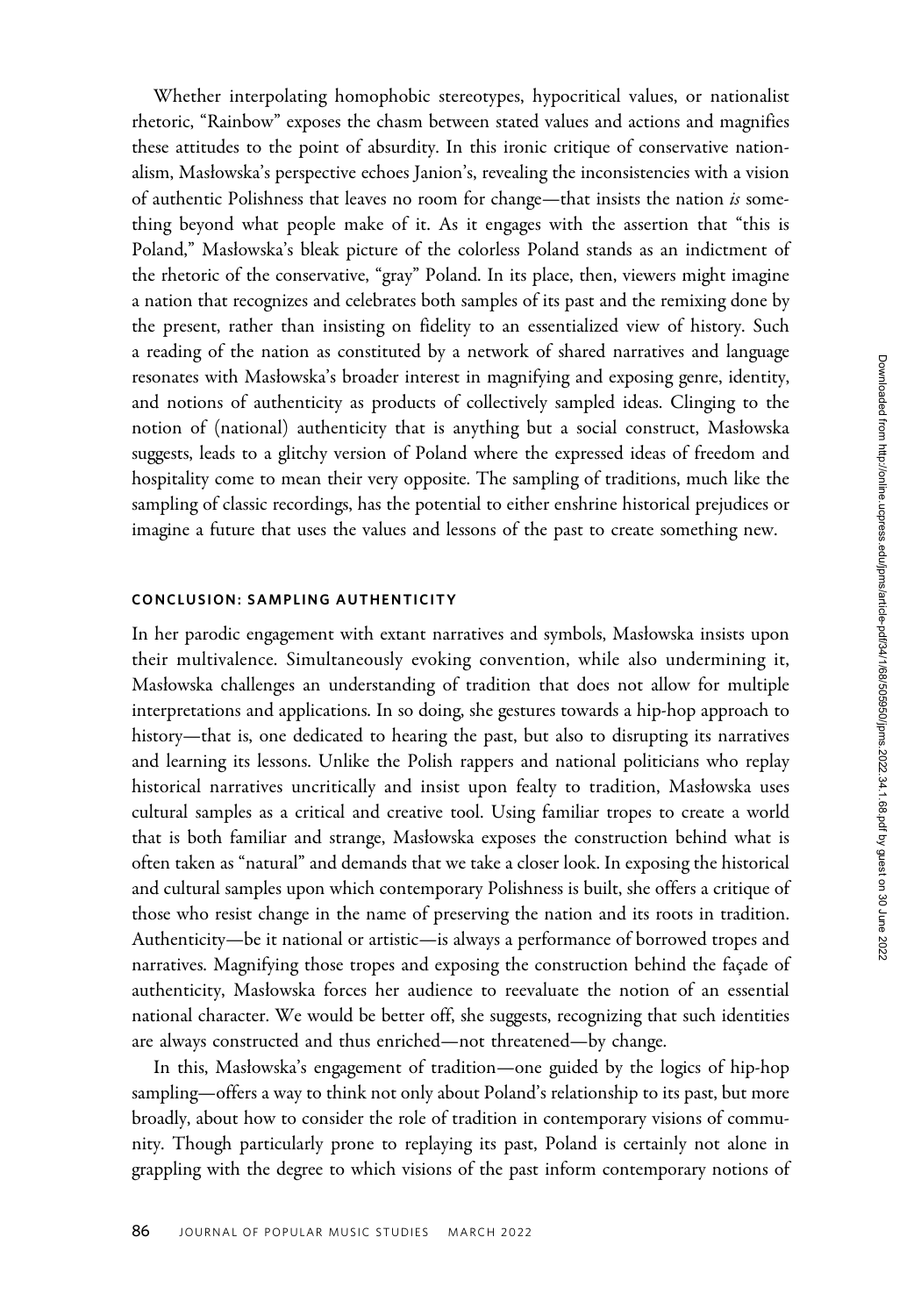authentic national character. Such calls for fidelity to the past echo through claims that we must "respect our heritage" or protect "real values" regardless of who is excluded by that heritage or marginalized by those "values." Again, hip-hop sampling offers the tools to move beyond such conservative relations to the past—both as a means to parody outdated rhetoric and amplify otherwise silenced narratives.

Through a close reading of Masłowska's performance as Mister D. on the tracks "Bread" and "Rainbow," this article argues that using the logics of hip-hop to sample the constitutive narratives of contemporary Polish culture, Masłowska both denies any "natural authenticity" that exists at the exclusion of others and magnifies the absurdity of national and genre conventions. In so doing, her project not only engages the tools of hiphop, but also embraces its potential to disrupt entrenched narratives and posit new relationships to the past. From the beginning, Polish hip-hop was quick to blend the historiographic potential of the genre with the nation's cultural narratives. Playfully appropriating the tropes of the genre, Masłowska critiques both the conservativism of much Polish hip-hop, as well as dominant visions of Polishness unwilling to look beyond chauvinistic readings of tradition. In her creation of familiar, but undeniably strange, Polish and hip-hop landscapes, Masłowska exposes authenticity as performance.

#### BIBLIOGRAPHY

- Anderson, Benedict. Imagined Communities: Reflections on the Origin and Spread of Nationalism. New York, NY: Verso, 1991.
- Androutsopoulos, Jannis and Arno Scholz. "Spaghetti Funk: Appropriations of Hip-Hop Culture and Rap Music in English." Popular Music and Society 26, no. 4 (December 2003), 463-79.
- Aniskiewicz, Alena Gray. "Cultural Remix: Polish Hip-Hop and the Sampling of Heritage." Ph.D. diss., University of Michigan, Ann Arbor, 2019.
- Bakhtin, Mikhail. Rabelais and His World. Translated by Helene Iswolsky. Bloomington, IN: Indiana University Press, 1984.
- Bill, Stanley. "The Splintering of a Myth: Polish Romantic Ideology in the Twentieth and Twenty-First Centuries." In Being Poland: A New History of Polish Literature and Culture since 1918. Edited by Tamara Trojanowska, Joanna Niżyńska, and Przemysław Czapliński Toronto: University of Toronto Press (2018), 48–67.
- Breed, Allen G. "Pit Bulls and the Hip-Hop Culture." <Madison.com>, 30 July 2007. [https://madison.](https://madison.com/news/pit-bulls-and-the-hip-hop-culture-the-pit-bull/article_fbab3840-fe2f-58bf-83b2-2b3c990e22cd.html) [com/news/pit-bulls-and-the-hip-hop-culture-the-pit-bull/article\\_fbab](https://madison.com/news/pit-bulls-and-the-hip-hop-culture-the-pit-bull/article_fbab3840-fe2f-58bf-83b2-2b3c990e22cd.html)3840-fe2f-58bf-8 3b2- 2b3c990e22[cd.html.](https://madison.com/news/pit-bulls-and-the-hip-hop-culture-the-pit-bull/article_fbab3840-fe2f-58bf-83b2-2b3c990e22cd.html)
- Brzózka, Piotr. "Wszyscy byliśmy dresiarzami! Czyli historia szalonej mody na dres" (We Were All Dresy! Or, the Crazy History of Tracksuit Fashion). <Slaskie.NaszeMiasto.pl>, 5 August 2011. [http://slaskie.naszemiasto.pl/artykul/wszyscy-bylismy-dresiarzami-czyli-historia-szalonej-mody](http://slaskie.naszemiasto.pl/artykul/wszyscy-bylismy-dresiarzami-czyli-historia-szalonej-mody-na,1025915,artgal,t,id,tm.html)na,1025915[,artgal,t,id,tm.html.](http://slaskie.naszemiasto.pl/artykul/wszyscy-bylismy-dresiarzami-czyli-historia-szalonej-mody-na,1025915,artgal,t,id,tm.html)
- Buda, Andrzej. Historia kultury hip-hop w Polsce: 1977-2002 (History of Hip-hop Culture in Poland: 1977-2002). Głogów: Andrzej Buda, 2001.
- Burkhardt, Fabian and Anna Zamejc, "So Close, Yet So Far: Polish Writers On Ties with Russia." Radio Free Europe Radio Liberty, 19 June 2010. [https://www.rferl.org/a/So\\_Close\\_Yet\\_So\\_Far\\_](https://www.rferl.org/a/So_Close_Yet_So_Far_Polish_Writers_On_Ties_With_Russia/2076482.html) [Polish\\_Writers\\_On\\_Ties\\_With\\_Russia/](https://www.rferl.org/a/So_Close_Yet_So_Far_Polish_Writers_On_Ties_With_Russia/2076482.html)2076482.html.
- de Cuir Jr., Greg. '"The Message' Is the Medium: Aesthetics, Ideology, and the Hip Hop Music Video." In Music/Video: Histories, Aesthetics, Media. Edited by Gina Arnold, Daniel Cookney, Kirsty Fairclough, and Michael Goddard. New York, NY: Bloomsbury Academic (2017), 53-65.
- Dentith, Simon. Parody. New York, NY: Routledge, 2000.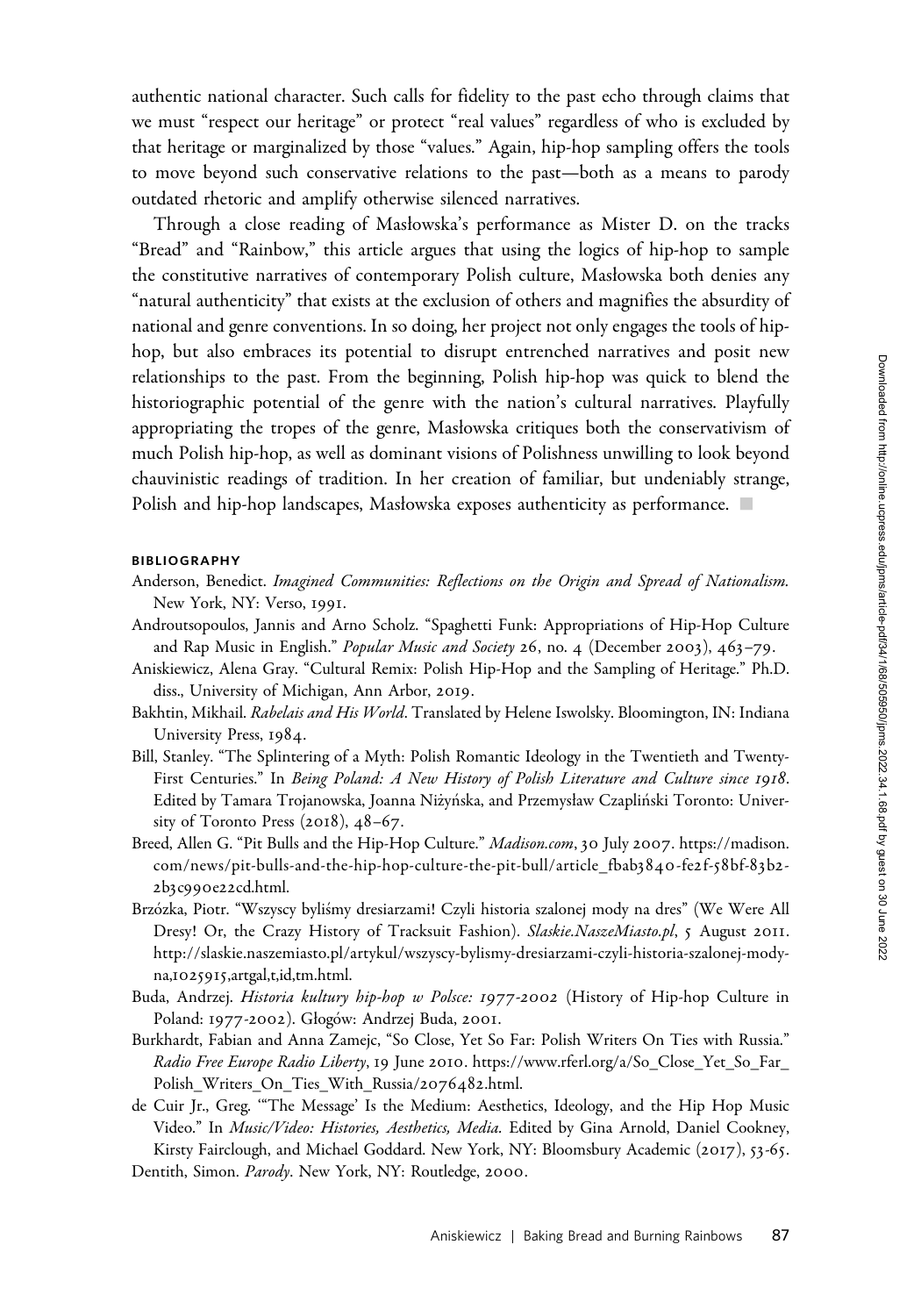- Derkaczew, Joanna. "Nike 2006 dla Doroty Masłowskiej (wideo)" (Nike Literary Prize for Masłowska). <Wyborcza.pl>, 1 October 2006. [https://wyborcza.pl/](https://wyborcza.pl/1,75410,3656377.html?disableRedirects=true)1,75410,3656377.html? [disableRedirects](https://wyborcza.pl/1,75410,3656377.html?disableRedirects=true)=[true.](https://wyborcza.pl/1,75410,3656377.html?disableRedirects=true)
- Drozdowska, Amy. "Nike Literary Prize for Masłowska." <Polskieradio.pl>, 12 October 2006. [http://](http://www2.polskieradio.pl/eo/dokument.aspx?iid=43159) www2[.polskieradio.pl/eo/dokument.aspx?iid](http://www2.polskieradio.pl/eo/dokument.aspx?iid=43159)=[43159](http://www2.polskieradio.pl/eo/dokument.aspx?iid=43159).
- Eshun, Kodwo. More Brilliant Than the Sun: Adventures in Sonic Fiction. London: Quartet Books, 1999.
- Forman, Murray. "Things Done Changed': Recalibrating the Real in Hip-Hop." In *Popular Music* and Society (2020): 1–27.
- Garrett, Charles Hiroshi. "Pranksta Rap': Humor as Difference in Hip Hop." In Rethinking Difference in Music Scholarship. Edited by Olivia Bloechl, Melanie Lowe, and Jeffrey Kallberg. Cambridge: Cambridge University Press (2015), 315–37.
- Hutcheon, Linda. A Theory of Parody: The Teaching of Twentieth-Century Art Forms. Champaign, IL: University of Illinois Press, 2000.
- Kleyff, Tomasz. "Rzut oka wstecz" (A Glance Back). In Antologia Polskiego Rapu (Anthology of Polish Rap). Edited by Dominika W˛ecławek, Marcin Flint, Tomasz Kleyff, Andrzej Cała, and Kamil Jaczyński, Warsaw: Narodowe Centrum Kultury (2014), 14–25.
- Korolczuk, Elzbieta. "The fight against 'gender' and 'LGBT ideology': new developments in Poland." \_ In European Journal of Politics and Gender 3, no.  $1$  (2020):  $165-67$ .
- Kowalska, Agnieszka. "Córka Rydzyka śpiewa własne piosenki, czyli Dorota Masłowska nagrała płytę [ROZMOWA]" (Rydzyk's Daughter Sings Her Own Songs, or Dorota Masłowska Recorded an Album [Conversation]). <Wyborcza.pl>, 21 February 2014. [http://wyborcza.pl/](http://wyborcza.pl/1,75410,15498546,Corka_Rydzyka_spiewa_wlasne_piosenki__czyli_Dorota.html) 1,75410,15498546[,Corka\\_Rydzyka\\_spiewa\\_wlasne\\_piosenki\\_\\_czyli\\_Dorota.html.](http://wyborcza.pl/1,75410,15498546,Corka_Rydzyka_spiewa_wlasne_piosenki__czyli_Dorota.html)
- Kurski, Jarosław. "Moje herezje antynardowe rozmowa z Maria Janion" (My Anti-national Her-esies – Conversation with Maria Janion). <Wyborcza.pl>, 26 May 2006. [http://wyborcza.pl/](http://wyborcza.pl/1,76842,3374302.html) 1,76842,[3374302](http://wyborcza.pl/1,76842,3374302.html).html.
- McDaniels, Darryl "DMC." "The Immortals: Beastie Boys." In Rolling Stone, 21 April 2005.
- "Najlepsi 2014: Artysta, Płyta, Piosenka i Telekysk Roku (The Best of 2014: Artist, Album, Song, and Music Video of the Year)." Onet: Muzyka, 30 December 2014. [https://kultura.onet.pl/](https://kultura.onet.pl/muzyka/teledyski/najlepsi-2014artysta-plyta-piosenka-i-teledysk-roku/wcrh6by) muzyka/teledyski/najlepsi-2014[artysta-plyta-piosenka-i-teledysk-roku/wcrh](https://kultura.onet.pl/muzyka/teledyski/najlepsi-2014artysta-plyta-piosenka-i-teledysk-roku/wcrh6by)6by.
- Lena, Jennifer C. "Meaning and Membership: Samples in Rap Music, 1979-1995." In Poetics 32, no. 3 (June 2004): 297–310.
- LeNart, Agnieszka. "Julita Wójcik's Rainbow Vandalised in Warsaw." <Culture.pl>, 13 October 2012. [http://culture.pl/en/event/julita-wojciks-rainbow-vandalised-in-warsaw.](http://culture.pl/en/event/julita-wojciks-rainbow-vandalised-in-warsaw)
- Lull, James. Media, Communication, Culture: A Global Approach. New York, NY: Columbia University Press, 2000.
- Masłowska, Dorota. The Queen's Peacock. Translated by Benjamin Paloff. [http://dev.bookinstitute.](http://dev.bookinstitute.pl/ksiazki-detal,literatura-polska,6778,the-queen%E2%80%99s-peacock.html?tmplng=en) [pl/ksiazki-detal,literatura-polska,](http://dev.bookinstitute.pl/ksiazki-detal,literatura-polska,6778,the-queen%E2%80%99s-peacock.html?tmplng=en)6778,the-queen%[E](http://dev.bookinstitute.pl/ksiazki-detal,literatura-polska,6778,the-queen%E2%80%99s-peacock.html?tmplng=en)2%[80](http://dev.bookinstitute.pl/ksiazki-detal,literatura-polska,6778,the-queen%E2%80%99s-peacock.html?tmplng=en)%99[s-peacock.html?tmplng](http://dev.bookinstitute.pl/ksiazki-detal,literatura-polska,6778,the-queen%E2%80%99s-peacock.html?tmplng=en)=[en](http://dev.bookinstitute.pl/ksiazki-detal,literatura-polska,6778,the-queen%E2%80%99s-peacock.html?tmplng=en).
- McBride, Patrizia C. "The Game of Meaning: Collage, Montage, and Parody in Kurt Schwitters' Merz." In Modernity/modernity 14 no. 2 (April 2007): 249-72.
- Pasternak-Mazur, Renata. "The Black Muse: Polish Hip-Hop as the Voice of 'New Others' in the Post-Socialist Transition." Music & Politics 3, no. 1 (Winter 2009): [https://quod.lib.umich.edu/](https://quod.lib.umich.edu/m/mp/9460447.0003.103/—black-muse-polish-hip-hop-as-the-voice-of-new-others?rgn=main;view=fulltext) m/mp/9460447 .0003.103[/—black-muse-polish-hip-hop-as-the-voice-of-new-others?](https://quod.lib.umich.edu/m/mp/9460447.0003.103/—black-muse-polish-hip-hop-as-the-voice-of-new-others?rgn=main;view=fulltext) [rgn](https://quod.lib.umich.edu/m/mp/9460447.0003.103/—black-muse-polish-hip-hop-as-the-voice-of-new-others?rgn=main;view=fulltext)=[main;view](https://quod.lib.umich.edu/m/mp/9460447.0003.103/—black-muse-polish-hip-hop-as-the-voice-of-new-others?rgn=main;view=fulltext)=[fulltext](https://quod.lib.umich.edu/m/mp/9460447.0003.103/—black-muse-polish-hip-hop-as-the-voice-of-new-others?rgn=main;view=fulltext).
- —. "Silencing Polo: Controversial Music in Post-Socialist Poland." Ph.D. diss., Rutgers University, 2017.
- Poros, Slawomir. "The Fiat 126p: When Poland Borrowed From Italy To Create A Pop-Culture Icon." In Petrolicious, 26 February 2018. [https://petrolicious.com/articles/the-fiat-](https://petrolicious.com/articles/the-fiat-126p-when-poland-borrowed-from-italy-to-create-a-pop-culture-icon)126p-when[poland-borrowed-from-italy-to-create-a-pop-culture-icon.](https://petrolicious.com/articles/the-fiat-126p-when-poland-borrowed-from-italy-to-create-a-pop-culture-icon)
- Potter, Russell A. Spectacular Vernaculars: Hip-Hop and the Politics of Postmodernism. Albany, NY: SUNY Press, 1995.